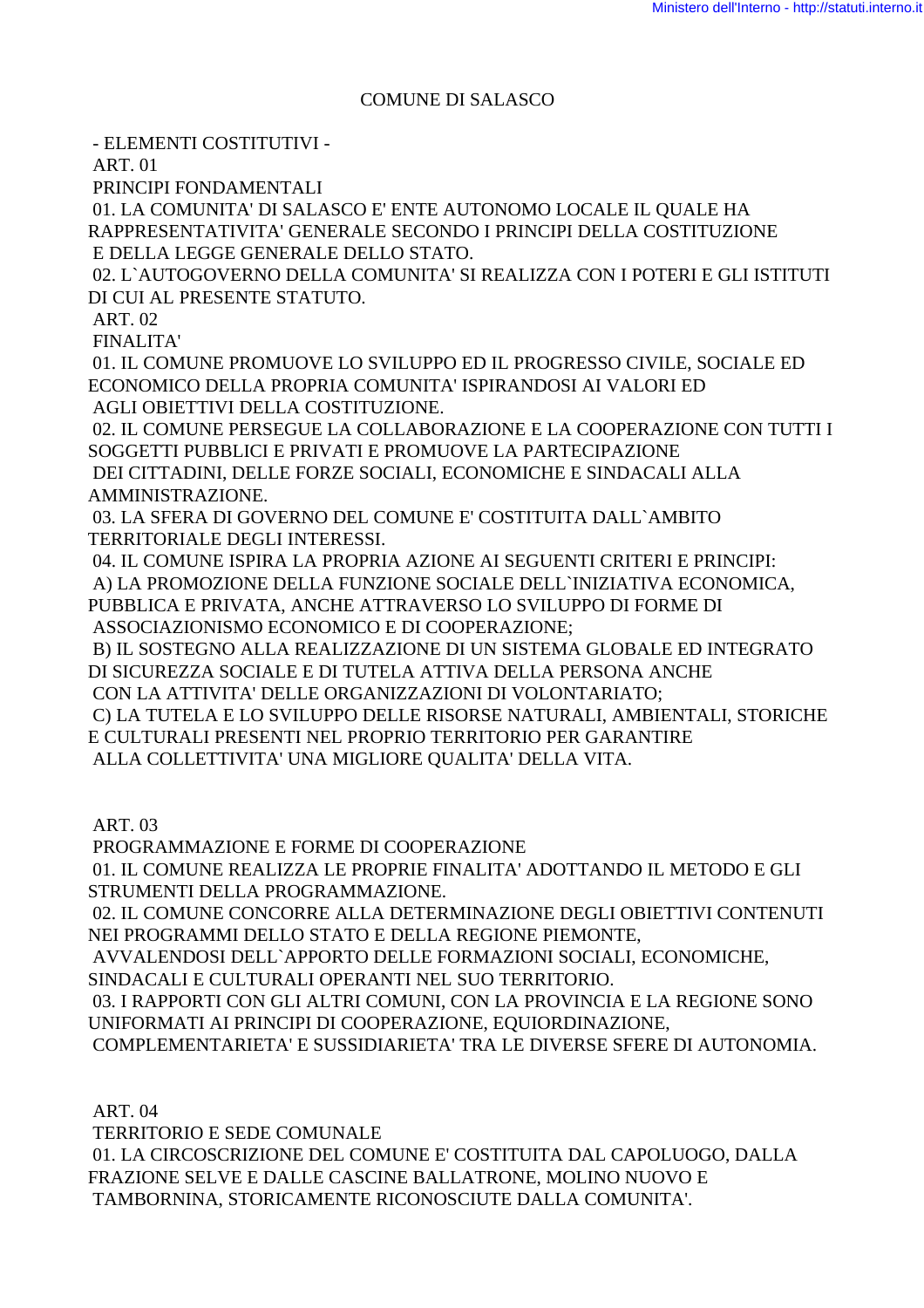02. IL TERRITORIO DEL COMUNE SI ESTENDE PER KMQ. 12,07 , E CONFINANTE CON I COMUNI DI VERCELLI, SAN GERMANO VERCELLESE, CROVA, LIGNANA E SALI VERCELLESE.

 03. IL PALAZZO CIVICO, SEDE COMUNALE, E' UBICATO NEL CAPOLUOGO, IN VIA AVOGADRO, N. 14 .

 04. LE ADUNANZE DEGLI ORGANI ELETTIVI COLLEGIALI SI SVOLGONO NELLA SEDE COMUNALE. IN CASI DEL TUTTO ECCEZIONALI E PER PARTICOLARI ESIGENZE, IL CONSIGLIO PUO' RIUNIRSI ANCHE IN LUOGHI DIVERSI DALLA PROPRIA SEDE.

 05. LA MODIFICA DELLA DENOMINAZIONE DELLE BORGATE E FRAZIONI O DELLA SEDE COMUNALE PUO' ESSERE DISPOSTA DAL CONSIGLIO PREVIA CONSULTAZIONE POPOLARE.

ART. 05

ALBO PRETORIO

 01. IL CONSIGLIO COMUNALE INDIVIDUA NEL PALAZZO CIVICO APPOSITO SPAZIO DA DESTINARE AD "ALBO PRETORIO", PER LA PUBBLICAZIONE

 DEGLI ATTI ED AVVISI PREVISTI DALLA LEGGE, DALLO STATUTO E DAI REGOLAMENTI.

 02. LA PUBBLICAZIONE DEVE GARANTIRE L`ACCESSIBILITA', L`INTEGRALITA' E LA FACILITA' DI LETTURA.

 03. IL SEGRETARIO CURA L`AFFISSIONE DEGLI ATTI DI CUI AL AL COMMA AVVALENDOSI DI UN MESSO COMUNALE, E, SU ATTESTAZIONE DI QUESTO, NE CERTIFICA L`AVVENUTA PUBBLICAZIONE.

ART. 06

STEMMA E GONFALONE

 01. IL COMUNE HA UN PROPRIO STEMMA AUTORIZZATO CON D.P.R. 26.01.1987 , N. 819 .

 02. NELLE CERIMONIE E NELLE NELLE ALTRE PUBBLICHE RICORRENZE, ACCOMPAGNATO DAL SINDACO, SI PUO' ESIBIRE IL GONFALONE COMUNALE NELLA FOGGIA AUTORIZZATA CON IL D.P.R. SOPRA SPECIFICATO. 03. L`USO E LA RIPRODUZIONE DI TALI SIMBOLI PER FINI NON ISTITUZIONALI SONO VIETATI.

 PARTE 01 ORDINAMENTO STRUTTURALE TITOLO 01 ORGANI ELETTIVI ART. 07 ORGANI 01. SONO ORGANI ELETTIVI DEL COMUNE: IL CONSIGLIO, LA GIUNTA ED IL SINDACO.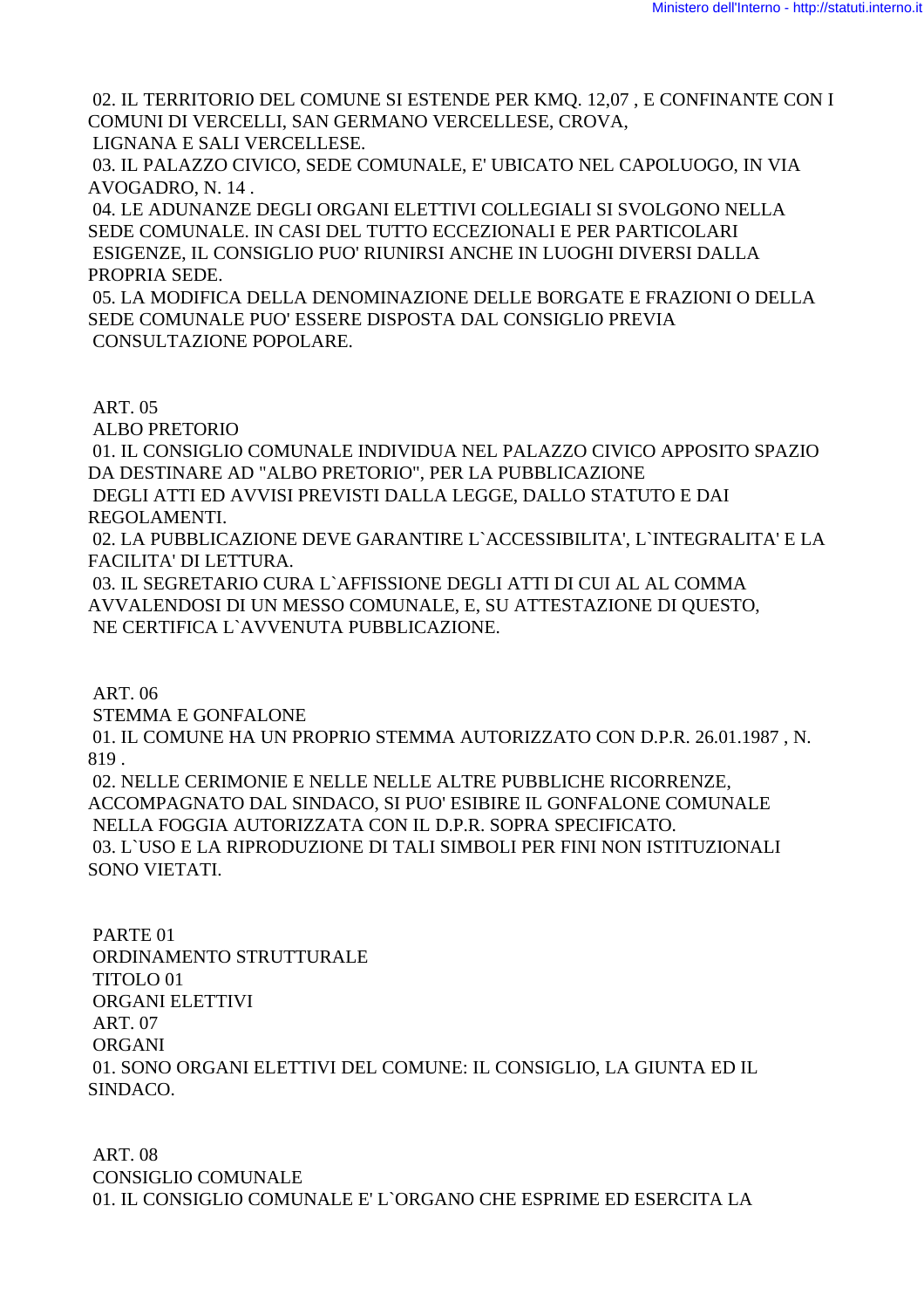### RAPPRESENTANZA DIRETTA DELLA COMUNITA', DALLA QUALE E' ELETTO.

## ART. 09

 COMPETENZE E ATTRIBUZIONI 01. IL CONSIGLIO COMUNALE ESERCITA LE POTESTA' E LE COMPETENZE PREVISTE DALLA LEGGE E SVOLGE LE SUE ATTRIBUZIONI CONFORMANDOSI AI PRINCIPI, AI CRITERI, ALLE MODALITA' ED AI PROCEDIMENTI STABILITI NEL PRESENTE STATUTO E NELLE NORME REGOLAMENTARI. 02. IMPRONTA L`AZIONE COMPLESSIVA DELL`ENTE AI PRINCIPI DI PUBBLICITA', TRASPARENZA E LEGALITA' AI FINI DI ASSICURARE IL BUON ANDAMENTO E L`IMPARZIALITA'. 03. NELL`ADOZIONE DEGLI ATTI FONDAMENTALI PRIVILEGIA IL METODO E GLI STRUMENTI DELLA PROGRAMMAZIONE, PERSEGUENDO IL RACCORDO CON LA PROGRAMMAZIONE PROVINCIALE, REGIONALE E STATALE. 04. GLI ATTI FONDAMENTALI DEVONO CONTENERE LA INDIVIDUAZIONE DEGLI OBBIETTIVI E DELLE FINALITA' DA RAGGIUNGERE E LA DESTINAZIONE DELLE RISORSE E DEGLI STRUMENTI NECESSARI ALL`AZIONE DA SVOLGERE. 05. IL CONSIGLIO COMUNALE PUO' ADOTTARE RISOLUZIONI, MOZIONI, ORDINI DEL GIORNO PER ESPRIMERE, NEL RISPETTO DEL PRINCIPIO DELLA PLURALITA' DI OPINIONI, LA SENSIBILITA' E GLI ORIENTAMENTI NELLO STESSO PRESENTI SU TEMI ED AVVENIMENTI DI CARATTERE POLITICO, SOCIALE, ECONOMICO, CULTURALE ED INTERPRETARE, CON TALI ATTI, LA PARTECIPAZIONE DEI CITTADINI AGLI EVENTI CHE INTERESSANO LA COMUNITA' NAZIONALE.

ART. 10

NORME GENERALI E DI FUNZIONAMENTO

 01. LE NORME GENERALI E DI FUNZIONAMENTO DEL CONSIGLIO COMUNALE SONO STABILITE DAL REGOLAMENTO SECONDO QUANTO DISPONE IL PRESENTE STATUTO.

 02. IL CONSIGLIO COMUNALE E' CONVOCATO E PRESIEDUTO DAL SINDACO O DA SUO SOSTITUTO NEI TERMINI E CON LE MODALITA' STABILITE DAL

 REGOLAMENTO. FINO ALLA ELEZIONE DEL SINDACO E NEL CASO DI DIMISSIONI, RIMOZIONE, DECADENZA O DECESSO DELLO STESSO, LA CONVOCAZIONE E LA PRESIDENZA DEL CONSIGLIO COMUNALE SPETTANO AL CONSIGLIERE

ANZIANO.

 03. L`ATTIVITA' DEL CONSIGLIO SI SVOLGE IN SESSIONI ORDINARIE, STRAORDINARIE O URGENTI.

 04. SONO SESSIONI ORDINARIE QUELLE CONVOCATE PER LA TRATTAZIONE DEI SEGUENTI ATTI FONDAMENTALI:

A) BILANCIO ANNUALE E PLURIENNALE;

B) CONTO CONSUNTIVO;

C) PIANI TERRITORIALI ED URBANISTICI.

 05. NEGLI ALTRI CASI IL CONSIGLIO COMUNALE E CONVOCATO IN SESSIONI STRAORDINARIE.

 06. IL CONSIGLIO COMUNALE E CONVOCATO D`URGENZA, NEI MODI E TERMINI PREVISTI DAL REGOLAMENTO QUANDO L`URGENZA E' DETERMINATA DA MOTIVI RILEVANTI ED INDILAZIONABILI.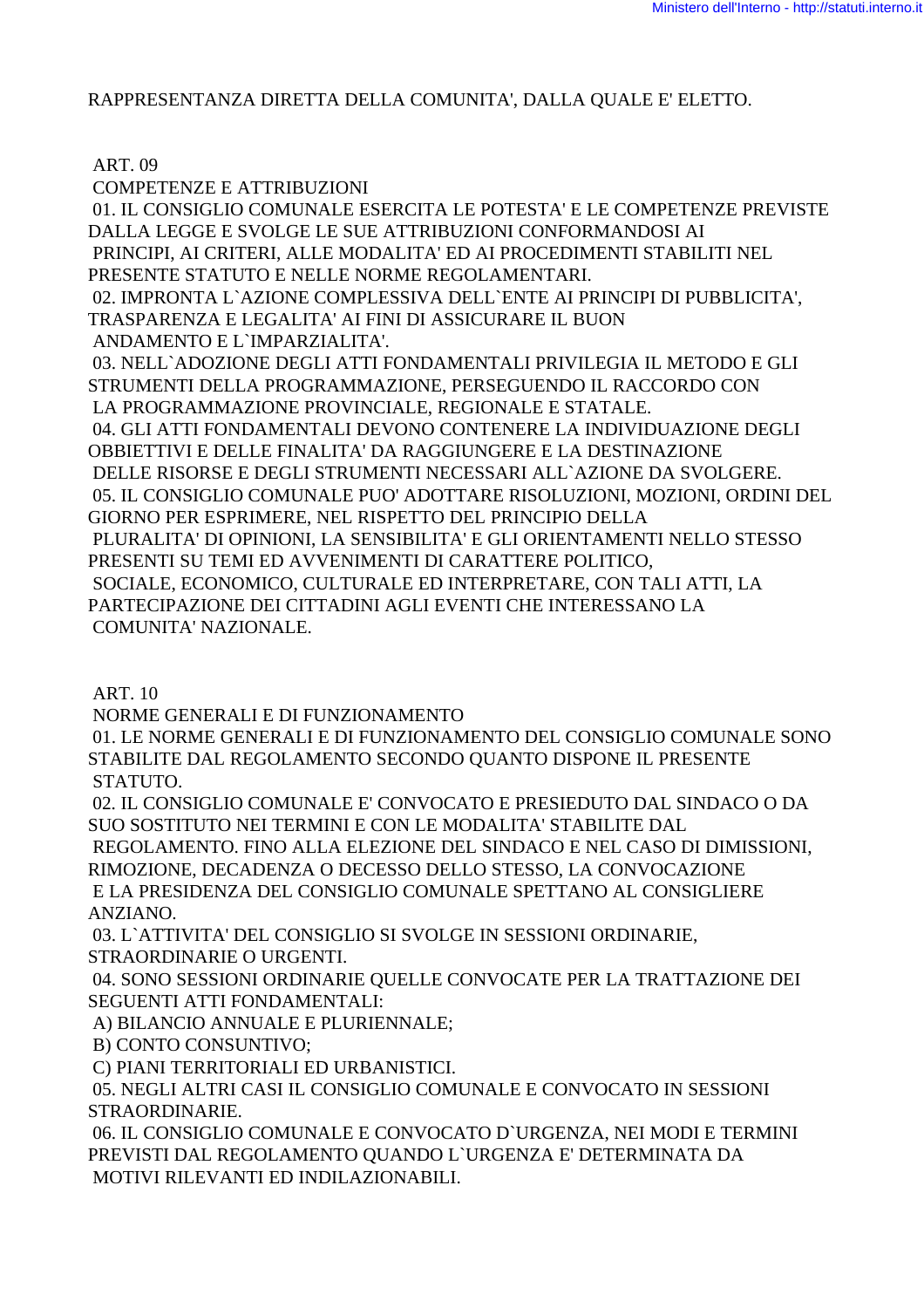ART. 11

COMMISSIONI COMUNALI

 01. LA NOMINA DELLE COMMISSIONI COMUNALI PREVISTE DA DISPOSIZIONI DI LEGGE O DI REGOLAMENTO, CHE SIANO INTERAMENTE COSTITUITE DA COMPONENTI DEL CONSIGLIO COMUNALE, E' EFFETTUATA DALLO STESSO CONSIGLIO, CON LE MODALITA' PREVISTE DAL REGOLAMENTO, SALVA DIVERSA DISPOSIZIONE DI LEGGE.

 02. LA NOMINA DELLE COMMISSIONI COMUNALI PREVISTE DA DISPOSIZIONI DI LEGGE O DI REGOLAMENTO, LA CUI COMPOSIZIONE SIA DIVERSA DA QUELLA PREVISTA NEL PRECEDENTE COMMA E SALVA DIVERSA DISPOSIZIONE DI LEGGE, VIENE EFFETTUATA DALLA GIUNTA COMUNALE IN BASE ALLE DESIGNAZIONI RICHIESTE AL CONSIGLIO ED AGLI ENTI, ASSOCIAZIONI ED ALTRI SOGGETTI CHE, SECONDO LE DISPOSIZIONI PREDETTE, DEVONO NELLE STESSE ESSERE RAPPRESENTATE.

ART. 12

COMMISSIONI PERMANENTI E/O SPECIALI

 01. IL CONSIGLIO COMUNALE PUO' ISTITUIRE NEL SUO SENO COMMISSIONI PERMANENTI E/O SPECIALI, DETERMINANDONE IL NUMERO E LE MATERIE DI COMPETENZA.

 02. COMPITO PRINCIPALE DELLE COMMISSIONI PERMANENTI E' L`ESAME PREPARATORIO DEGLI ATTI DELIBERATIVI DEL CONSIGLIO AL FINE DI FAVORIRE IL MIGLIOR ESERCIZIO DELLE FUNZIONI DELL`ORGANO STESSO. 03. COMPITO DELLE COMMISSIONI SPECIALE E' L`ESAME DI MATERIE RELATIVE A QUESTIONI DI CARATTERE PARTICOLARE O GENERALE INDIVIDUATE DAL CONSIGLIO COMUNALE.

 04. IL REGOLAMENTO DISCIPLINA IL LORO FUNZIONAMENTO E LA LORO COMPOSIZIONE NEL RISPETTO DEL CRITERIO PROPORZIONALE. PUO' ESSERE PREVISTO UN SISTEMA DI RAPPRESENTANZA PLURIMA O PER DELEGA. 05. LE COMMISSIONI POSSONO INVITARE A PARTECIPARE AI PROPRI LAVORI SINDACO, ASSESSORI, ORGANISMI ASSOCIATIVI, FUNZIONARI E

 RAPPRESENTANTI DI FORZE SOCIALI, POLITICHE ED ECONOMICHE PER L`ESAME DI SPECIFICI ARGOMENTI.

 06. LE COMMISSIONI SONO TENUTE A. SENTIRE IL SINDACO E GLI ASSESSORI OGNI QUALVOLTA QUESTI LO RICHIEDANO.

ART. 13

CONSIGLIERI

 01. LA POSIZIONE GIURIDICA E LO STATUS DEI CONSIGLIERI SONO REGOLATI DALLA LEGGE; ESSI RAPPRESENTANO L`INTERA COMUNITA' ED ESERCITANO LE LORO FUNZIONI SENZA VINCOLO DI MANDATO, CON PIENA LIBERTA' DI OPINIONE E DI VOTO.

 02. IL CONSIGLIERE ANZIANO E' IL CONSIGLIERE CHE NELLA ELEZIONE A TALE CARICA HA CONSEGUITO IL MAGGIOR NUMERO DI VOTI ED A PARITA' DI VOTI IL PIU' ANZIANO DI ETA'. IL CONSIGLIERE ANZIANO ESERCITA LE FUNZIONI PREVISTE DALLA LEGGE E DAL PRESENTE STATUTO. NELLE ADUNANZE DEL CONSIGLIO COMUNALE ESERCITA TALI FUNZIONI IL CONSIGLIERE CHE, FRA I PRESENTI, RISULTA "ANZIANO" SECONDO I REQUISITI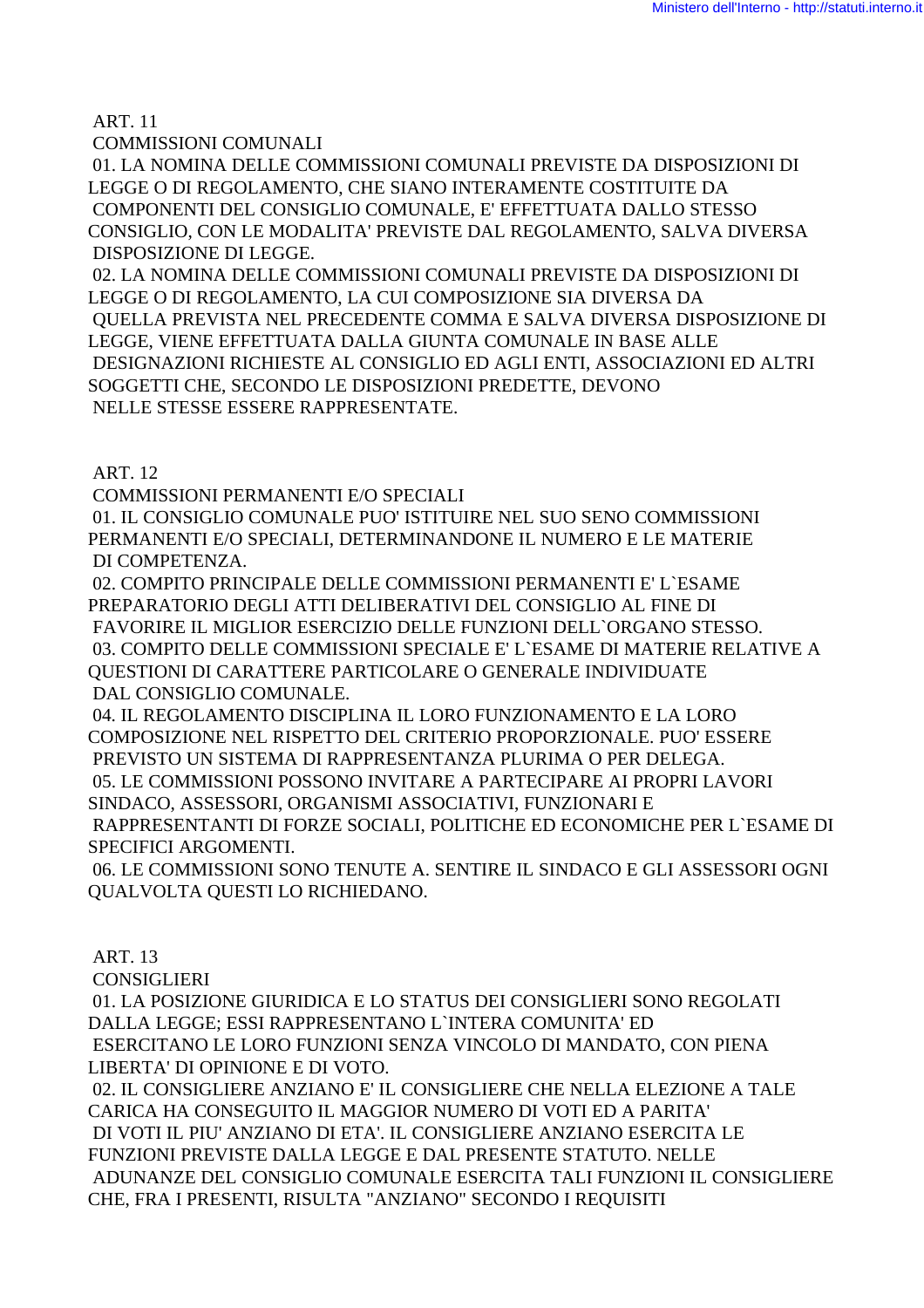SOPRA SPECIFICATI.

 03. LE DIMISSIONI DALLA CARICA DI CONSIGLIERE SONO RASSEGNATE AL SINDACO, CHE DEVE INCLUDERLE NELL`ORDINE DEL GIORNO DELLA PRIMA SEDUTA DEL CONSIGLIO. LE DIMISSIONI SONO EFFICACI DALLA LORO PRESENTAZIONE E SONO IRREVOCABILI DALLA PRESA D`ATTO DEL CONSIGLIO.

ART. 14

DIRITTI E DOVERI DEI CONSIGLIERI

 01. OGNI CONSIGLIERE HA DIRITTO, CON LA PROCEDURA STABILITA DAL REGOLAMENTO DI:

 A) ESERCITARE L`INIZIATIVA PER TUTTI GLI ATTI E PROVVEDIMENTI SOTTOPOSTI ALLA COMPETENZA DELIBERATIVA DEL CONSIGLIO;

 B) PRESENTARE ALL`ESAME DEL CONSIGLIO INTERROGAZIONI, MOZIONI E PROPOSTE DI RISOLUZIONI;

 C) OTTENERE, CON LE MODALITA' STABILITE DAL REGOLAMENTO, DAGLI UFFICI DEL COMUNE ED ENTI DIPENDENTI DALLO STESSO, TUTTE LE

 NOTIZIE ED INFORMAZIONI UTILI ALL`ESPLETAMENTO DEL PROPRIO MANDATO; D) OTTENERE DAL SEGRETARIO COMUNALE E DALLA DIREZIONE DEGLI ENTI DIPENDENTI DAL COMUNE, COPIE DEGLI ATTI E DOCUMENTI CHE RISULTINO NECESSARI PER L`ESPLETAMENTO DEL PROPRIO MANDATO, IN ESENZIONE DI SPESA.

 02. OGNI CONSIGLIERE HA L`OBBLIGO DL OSSERVARE IL SEGRETO SULLE NOTIZIE ED ATTI RICEVUTI NEI CASI PREVISTI DALLA LEGGE.

 03. CIASCUN CONSIGLIERE E' TENUTO AD ELEGGERE UN DOMICILIO NEL TERRITORIO COMUNALE.

ART. 15

GRUPPI CONSILIARI

 01. I CONSIGLIERI POSSONO COSTITUIRSI IN GRUPPI, SECONDO QUANTO PREVISTO NEL REGOLAMENTO E NE DANNO COMUNICAZIONE AL SEGRETARIO COMUNALE. QUALORA NON SI ESERCITI TALE FACOLTA' O NELLE MORE DELLA DESIGNAZIONE, I CAPI GRUPPO SONO INDIVIDUATI NEI CONSIGLIERI CHE ABBIANO RIPORTATO IL MAGGIOR NUMERO DI VOTI PER OGNI LISTA. 02. IL REGOLAMENTO PUO' PREVEDERE LA CONFERENZA DEI CAPIGRUPPO E LE RELATIVE ATTRIBUZIONI.

ART. 16

GIUNTA COMUNALE

01. LA GIUNTA E' L`ORGANO DI GOVERNO DEL COMUNE.

 02. IMPRONTA LA PROPRIA ATTIVITA' AI PRINCIPI DELLA COLLEGIALITA', DELLA TRASPARENZA E DELLA EFFICIENZA.

 03. ADOTTA TUTTI GLI ATTI CONCRETI, IDONEI AL RAGGIUNGIMENTO DEGLI OBIETTIVI E DELLE FINALITA' DELL`ENTE NEL QUADRO DEGLI

 INDIRIZZI GENERALI ED IN ATTUAZIONE DEGLI ATTI FONDAMENTALI APPROVATI DAL CONSIGLIO COMUNALE.

 04. ESAMINA COLLEGIALMENTE GLI ARGOMENTI CHE INTENDE PROPORRE AL CONSIGLIO COMUNALE.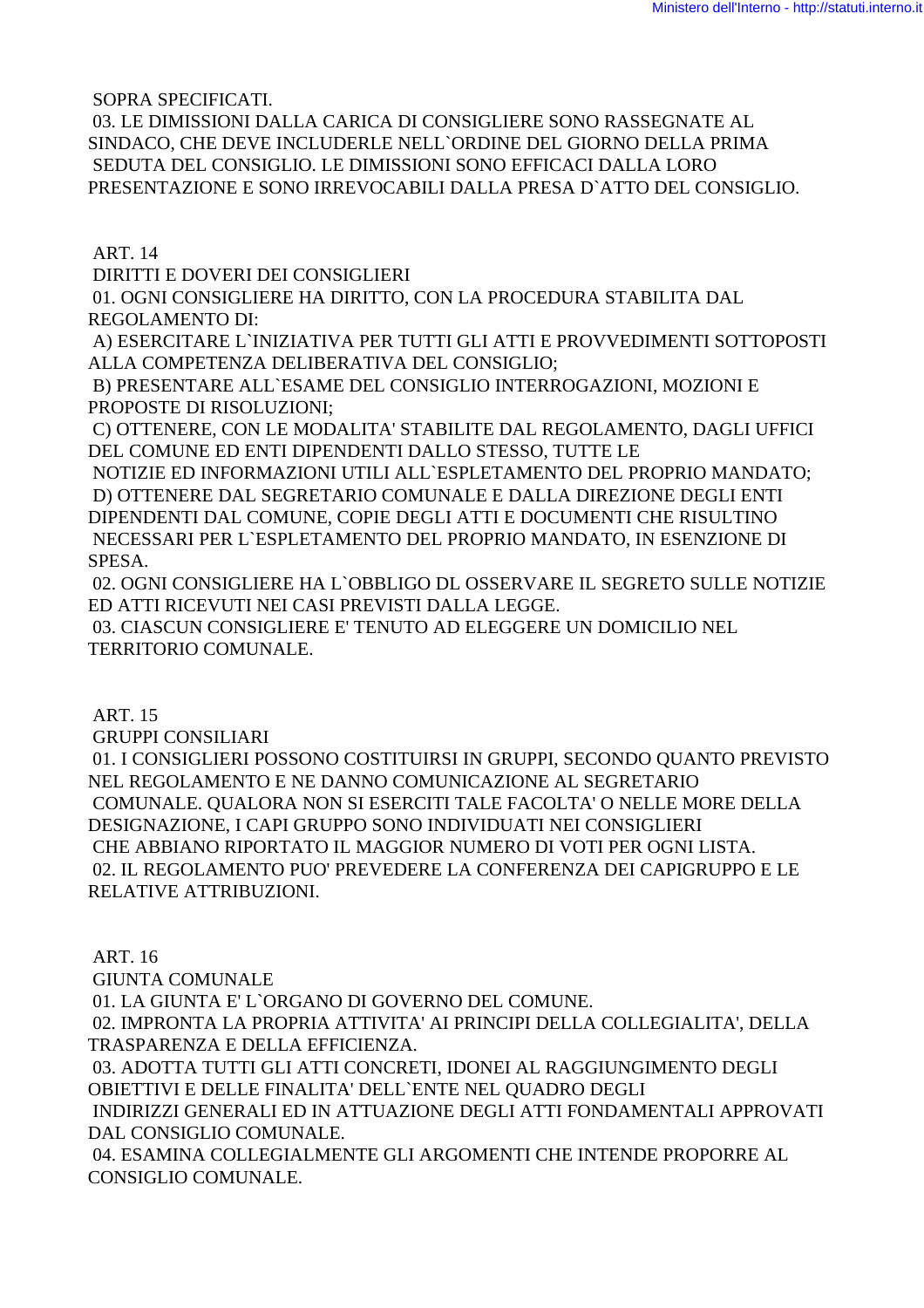ART. 17

ELEZIONE E PREROGATIVE

 01. LA GIUNTA E' ELETTA NEI TERMINI E CON LE MODALITA' STABILITE DALLA LEGGE, SULLA BASE DI UN DOCUMENTO PROGRAMMATICO SOTTOSCRITTO DA ALMENO UN TERZO DEI CONSIGLIERI, CONTENENTE LA LISTA DEI CANDIDATI ALLA CARICA DI SINDACO E DI ASSESSORE ED A SEGUITO DI UN DIBATTITO SULLE DICHIARAZIONI RESE DAL CANDIDATO ALLA CARICA DI SINDACO. L`ELEZIONE AVVIENE A SCRUTINIO PALESE ED A MAGGIORANZA ASSOLUTA DEI CONSIGLIERI ASSEGNATI; A TAL FINE SONO INDETTE TRE SUCCESSIVE VOTAZIONI DA TENERSI IN TRE DISTINTE SEDUTE A DISTANZA DI OTTO GIORNI L`UNA DALL`ALTRA, ENTRO 60 GIORNI DALLA PROCLAMAZIONE DEGLI ELETTI, O DALLA DATA IN CUI SI E' VERIFICATA LA VACANZA O, IN CASO DI DIMISSIONI, DALLA DATA DI PRESENTAZIONE DELLE STESSE. 02. IL DOCUMENTO PROGRAMMATICO DI CUI AL PRECEDENTE COMMA DEVE ESSERE PRESENTATO AL SEGRETARIO COMUNALE ALMENO TRE GIORNI PRIMA DELLA ADUNANZA CONSILIARE. 03. LE CAUSE DI INELEGGIBILITA' ED INCOMPATIBILITA' LA POSIZIONE GIURIDICA, LO STATUS DEI COMPONENTI, L`ORGANO E GLI ISTITUTI

 DELLA DECADENZA E DELLA REVOCA SONO DISCIPLINATI DALLA LEGGE. 04. OLTRE AI CASI DI INCOMPATIBILITA' PREVISTI DAL COMMA 02 , NON POSSONO CONTEMPORANEAMENTE FAR PARTE DELLA GIUNTA GLI ASCENDENTI ED I DISCENDENTI, L`ADOTTANTE E L`ADOTTATO, I FRATELLI E GLI AFFINI DI PRIMO GRADO.

 05. IL SINDACO E GLI ASSESSORI, ESCLUSI I CASI DI DIMISSIONI SINGOLE, RESTANO IN CARICA FINO ALL`INSEDIAMENTO DEI SUCCESSORI.

ART. 18

**COMPOSIZIONE** 

01. LA GIUNTA E' COMPOSTA DAL SINDACO E DA N. 04 ASSESSORI.

ART. 19

FUNZIONAMENTO DELLA GIUNTA

 01. LA GIUNTA E' CONVOCATA E PRESIEDUTA DAL SINDACO CHE STABILISCE L`ORDINE DEL GIORNO, TENUTO CONTO DEGLI ARGOMENTI PROPOSTI DAI SINGOLI ASSESSORI, CORREDATI DAI PARERI DI RITO, TECNICI, DI COPERTURA FINANZIARIA E LEGITTIMITA' DELLA DELIBERAZIONE.

 02. LE MODALITA' DI CONVOCAZIONE E DI FUNZIONAMENTO SONO STABILITE DALLA GIUNTA STESSA, A MAGGIORANZA ASSOLUTA DEI SUOI COMPONENTI, MEDIANTE PROPRIO REGOLAMENTO INTERNO. 03. LE SEDUTE DELLA GIUNTA COMUNALE NON SONO PUBBLICHE.

 ART. 20 ATTRIBUZIONI 01. ALLA GIUNTA COMUNALE COMPETE L`ADOZIONE DI TUTTI GLI ATTI DI AMMINISTRAZIONE E GESTIONE A CONTENUTO GENERALE, NONCHE' DI TUTTI GLI ATTI CHE PER LORO NATURA DEBBANO ESSERE ADOTTATI DA ORGANO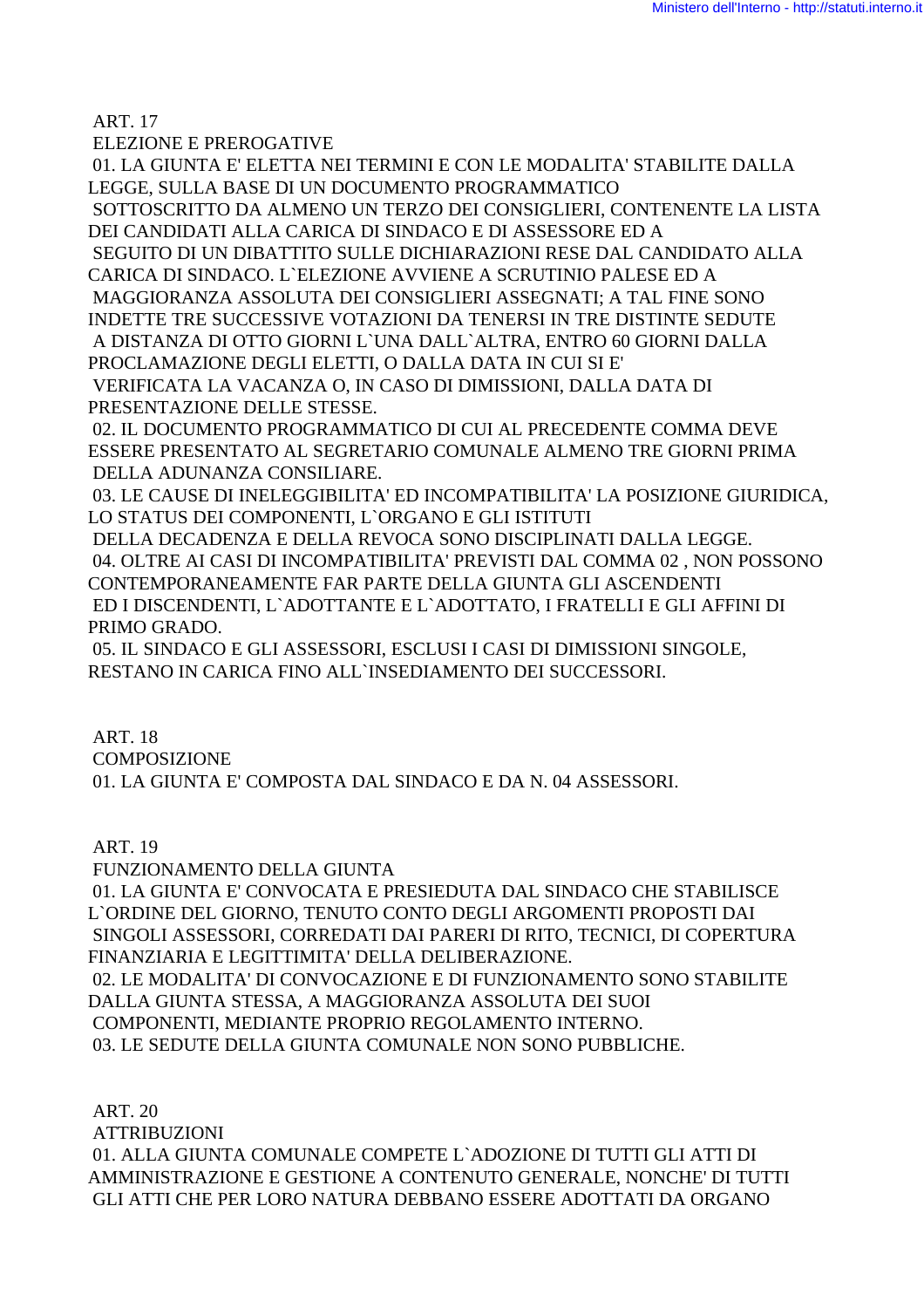COLLEGIALE E NON RIENTRANO NELLA COMPETENZA ESCLUSIVA DEL CONSIGLIO. 02. LA GIUNTA COMUNALE PERSEGUE, NELL`AMBITO DELLE SUE COMPETENZE DI AMMINISTRAZIONE ED ATTRAVERSO L`INIZIATIVA PROPOSITIVA NEI CONFRONTI DEL CONSIGLIO COMUNALE, LA REALIZZAZIONE DEL PROGRAMMA PROPOSTO NEL DOCUMENTO IN BASE AL QUALE E' STATA COSTITUITA.

03. LA GIUNTA, IN PARTICOLARE, NELL`ESERCIZIO DI ATTRIBUZIONI DI GOVERNO:

A) PROPONE AL CONSIGLIO I REGOLAMENTI;

B) APPROVA PROGETTI E PROGRAMMI ESECUTIVI;

C) ELABORA LINEE DI INDIRIZZO E PREDISPONE DISEGNI E PROPOSTE DI

PROVVEDIMENTI DA SOTTOPORRE ALLE DETERMINAZIONI DEL CONSIGLIO;

 D) ASSUME ATTIVITA' DI INIZIATIVA, DI IMPULSO E DI RACCORDO CON GLI ORGANI DI PARTECIPAZIONE;

E) FISSA LE TARIFFE DEI VARI SERVIZI COMUNALI;

F) NOMINA COMMISSIONI PER LE SELEZIONI PUBBLICHE;

 G) ADOTTA PROVVEDIMENTI DI: ASSUNZIONE, CESSAZIONE E, SU PARERE DELLA APPOSITA COMMISSIONE, QUELLI DISCIPLINARI E DI SOSPENSIONE

DALLE FUNZIONI DEL PERSONALE COMUNALE, NON RISERVATI AD ALTRI ORGANI;

 H) PROPONE CRITERI GENERALI PER LA CONCESSIONE AI SOVVENZIONI, CONTRIBUTI, SUSSIDI E VANTAGGI ECONOMICI DI QUALUNQUE GENERE AD ENTI E PERSONE;

 I) AUTORIZZA IL SINDACO A STARE IN GIUDIZIO COME ATTO CONVENUTO; L) FISSA LA DATA DI CONVOCAZIONE DEI COMIZI PER REFERENDUM CONSULTIVI E COSTITUISCE L`UFFICIO COMUNALE, CUI E' RIMESSO

L`ACCERTAMENTO DELLA REGOLARITA' DEL PROCEDIMENTO;

 M) ESERCITA, PREVIA DETERMINAZIONE DEI COSTI ED INDIVIDUAZIONE DEI MEZZI, FUNZIONI DELEGATE DALLA PROVINCIA REGIONE E STATO QUANDO NON ESPRESSAMENTE ATTRIBUITE DALLA LEGGE E DALLO STATUTO AD ALTRO ORGANO.

 04. LA GIUNTA, ALTRESI', NELL`ESERCIZIO DI ATTRIBUZIONI ORGANIZZATORIE: A) DECIDE IN ORDINE A CONTROVERSIE DI COMPETENZE FUNZIONALI CHE SORGESSERO FRA GLI ORGANI GESTIONALI DELL`ENTE;

 B) FISSA, AI SENSI DEL REGOLAMENTO E DEGLI ACCORDI DECENTRATI, I PARAMETRI, GLI STANDARDS ED I CARICHI FUNZIONALI DI LAVORO PER MISURARE LA PRODUTTIVITA' DELL`APPARATO, SENTITO IL SEGRETARIO COMUNALE;

 C) DETERMINA I MISURATORI ED I MODELLI DI RILEVAZIONE DEL CONTROLLO INTERNO DI GESTIONE SE DELIBERATO DAL CONSIGLIO, SENTITO IL REVISORE DEL CONTO.

ART. 21

DELIBERAZIONI DEGLI ORGANI COLLEGIALI

 01. GLI ORGANI COLLEGIALI DELIBERANO VALIDAMENTE CON L`INTERVENTO DELLA META' DEI COMPONENTI ASSEGNATI ED A MAGGIORANZA DEI VOTI FAVOREVOLI SUI CONTRARI, SALVO MAGGIORANZE SPECIALI PREVISTE ESPRESSAMENTE DALLE LEGGI O DALLO STATUTO.

 02. TUTTE LE DELIBERAZIONI SONO ASSUNTE, DI REGOLA, CON VOTAZIONE PALESE TRANNE I CASI IN CUI LA LEGGE LO ESCLUDE.

 03. LE SEDUTE DEL CONSIGLIO E DELLE COMMISSIONI CONSILIARI SONO PUBBLICHE. NEL CASO IN CUI DEBBANO ESSERE FORMULATE VALUTAZIONI E APPREZZAMENTI SU "PERSONE", IL PRESIDENTE DISPONE LA TRATTAZIONE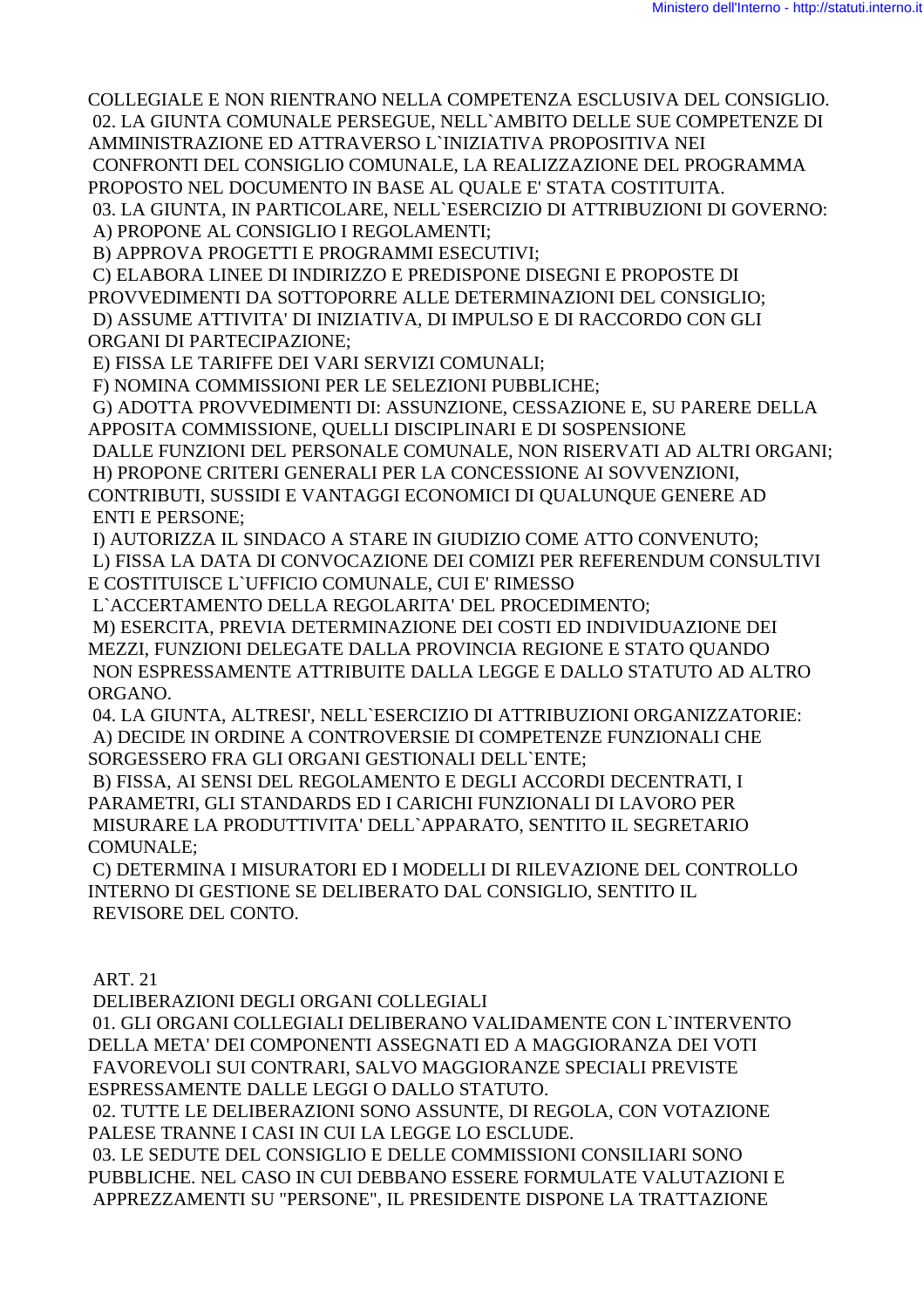DELL`ARGOMENTO IN "SEDUTA PRIVATA".

 04. L`ISTRUTTORIA E LA DOCUMENTAZIONE DELLE PROPOSTE DI DELIBERAZIONE, IL DEPOSITO DEGLI ATTI E LA VERBALIZZAZIONE DELLE SEDUTE DEL CONSIGLIO E DELLA GIUNTA SONO CURATE DAL SEGRETARIO COMUNALE, SECONDO LE MODALITA' ED I TERMINI STABILITI DAL REGOLAMENTO. IL SEGRETARIO COMUNALE NON PARTECIPA ALLE SEDUTE, QUANDO SI TROVA IN UNO DEI CASI DI INCOMPATIBILITA'. IN TAL CASO E' SOSTITUITO IN VIA TEMPORANEA DA UN COMPONENTE DEL COLLEGIO NOMINATO DAL PRESIDENTE.

05. I VERBALI DELLE SEDUTE SONO FIRMATI DAL PRESIDENTE E DAL SEGRETARIO.

ART. 22

SINDACO

 01. IL SINDACO E' IL CAPO DEL GOVERNO LOCALE ED IN TALE VESTE ESERCITA FUNZIONI DI RAPPRESENTANZA, DI PRESIDENZA, DI

SOVRAINTENDENZA E DI AMMINISTRAZIONE.

 02. HA COMPETENZA E POTERI DI INDIRIZZO, DI VIGILANZA E CONTROLLO DELL`ATTIVITA' DEGLI ASSESSORI E DELLE STRUTTURE GESTIONALI- ESECUTIVE.

 03. LA LEGGE DISCIPLINA LE MODALITA' PER L`ELEZIONI, I CASI DI INCOMPATIBILITA' E DI INELEGGIBILITA' ALL`UFFICIO DI SINDACO, IL

SUO STATUS E LE CAUSE DI CESSAZIONE DALLA CARICA.

 04. AL SINDACO, OLTRE ALLE COMPETENZE DI LEGGE, SONO ASSEGNATE DAL PRESENTE STATUTO E DAI REGOLAMENTI ATTRIBUZIONI QUALE ORGANO DI AMMINISTRAZIONE, DI VIGILANZA E POTERI DI AUTOORGANIZZAZIONE DELLE COMPETENZE CONNESSE ALL`UFFICIO.

ART. 23

ATTRIBUZIONI DI AMMINISTRAZIONE

01. IL SINDACO:

A) HA LA RAPPRESENTANZA GENERALE DELL`ENTE;

B) HA LA DIREZIONE UNITARIA E DI COORDINAMENTO DELL`ATTIVITA'

POLITICO-AMMINISTRATIVA DEL COMUNE;

C) COORDINA L`ATTIVITA' DEI SINGOLI ASSESSORI;

 D) PUO' SOSPENDERE L`ADOZIONE DI ATTI SPECIFICI CONCERNENTI L`ATTIVITA' AMMINISTRATIVA DEI SINGOLI ASSESSORI PER SOTTOPORLI

ALL`ESAME DELLA GIUNTA;

 E) IMPARTISCE DIRETTIVE AL SEGRETARIO COMUNALE IN ORDINE AGLI INDIRIZZI FUNZIONALI E DI VIGILANZA SULL`INTERA GESTIONE

AMMINISTRATIVA DI TUTTI GLI UFFICI E SERVIZI;

F) HA FACOLTA' DI DELEGA;

 G) PROMUOVE ED ASSUME INIZIATIVE PER CONCLUDERE ACCORDI DI PROGRAMMA CON TUTTI I SOGGETTI PUBBLICI PREVISTI DALLA LEGGE, SENTITA LA GIUNTA COMUNALE;

 H) PUO' CONCLUDERE ACCORDI CON I SOGGETTI INTERESSATI AL FINE DI DETERMINARE IL CONTENUTO DISCREZIONALE DEL PROVVEDIMENTO FINALE, SENTITA LA GIUNTA COMUNALE;

I) CONVOCA I COMIZI PER I REFERENDUM CONSULTIVI;

L) ADOTTA ORDINANZE ORDINARIE;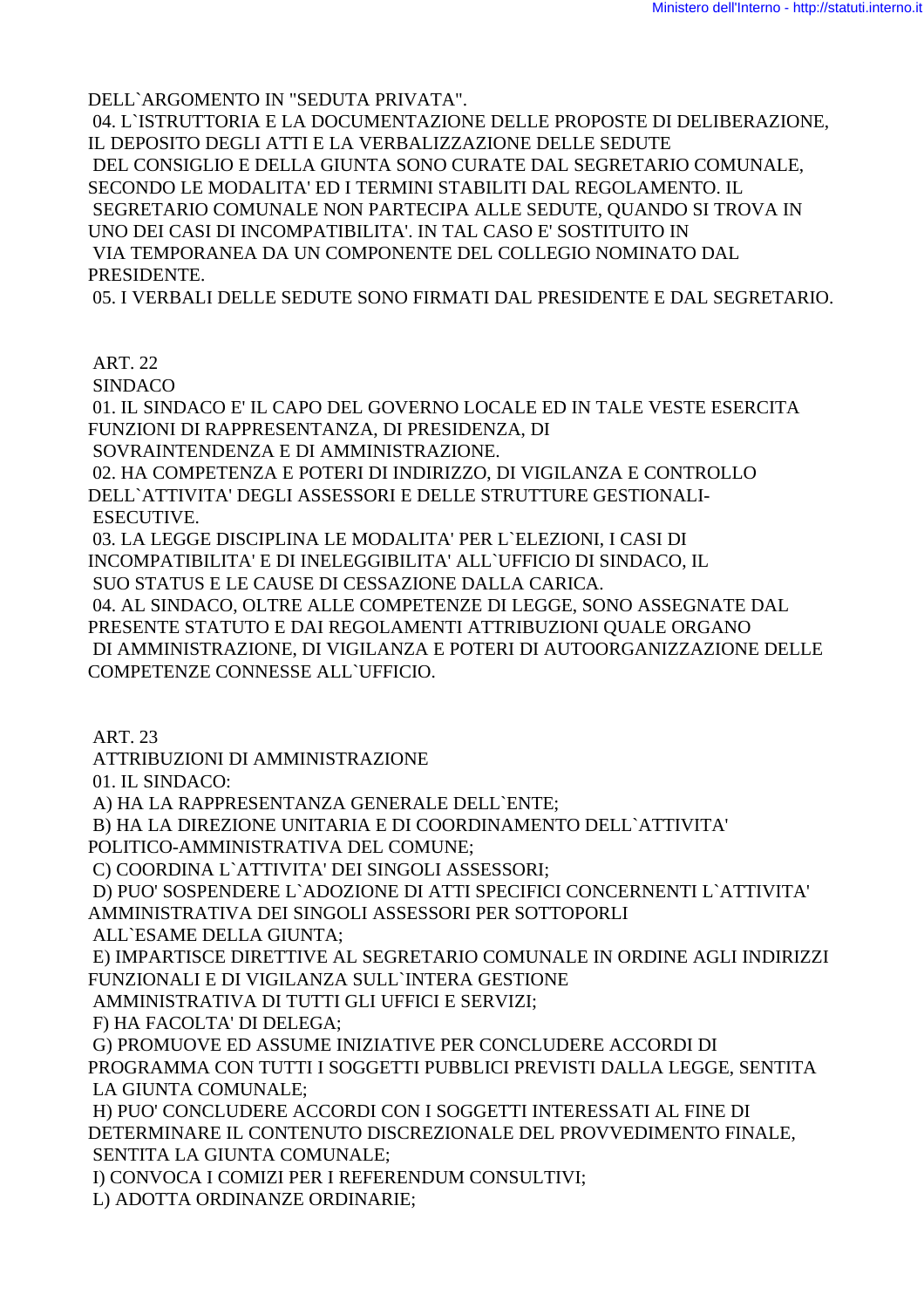M) RILASCIA LE AUTORIZZAZIONI COMMERCIALI, DI POLIZIA AMMINISTRATIVA, NONCHE' LE AUTORIZZAZIONI E LE CONCESSIONI EDILIZIE;

 N) EMETTE PROVVEDIMENTI IN MATERIA DI OCCUPAZIONE E D`URGENZA, ESPROPRI, CHE LA LEGGE, GENERICAMENTE, ASSEGNA ALLA COMPETENZA DEL COMUNE;

 O) ASSEGNA GLI ALLOGGI DI EDILIZIA RESIDENZIALE PUBBLICA, SULLA BASE DI APPOSITA GRADUATORIA APPROVATA DALLA GIUNTA COMUNALE;

 P) APPROVA I RUOLI DEI TRIBUTI, DEI CANONI E DELLE ENTRATE COMUNALI; Q) ADOTTA I PROVVEDIMENTI CONCERNENTI IL PERSONALE NON ASSEGNATI DALLA LEGGE E DAL REGOLAMENTO ALLE ATTRIBUZIONI DELLA GIUNTA E DEL SEGRETARIO COMUNALE;

 R) DETERMINA GLI ORARI DI APERTURA AL PUBBLICO DEGLI UFFICI, DEI SERVIZI E DEGLI ESERCIZI, CHE OPERANO NELL`AMBITO DEL TERRITORIO COMUNALE, SENTITA LA GIUNTA COMUNALE E LE EVENTUALI ISTANZE DI PARTECIPAZIONE;

 S) FA PERVENIRE ALL`UFFICIO DEL SEGRETARIO COMUNALE L`ATTO DI DIMISSIONI PERCHE' IL CONSIGLIO COMUNALE PRENDA ATTO DELLA DECADENZA DELLA GIUNTA;

 T) STIPULA IN RAPPRESENTANZA DELL`ENTE I CONTRATTI GIA' DELIBERATI; U) PRESIEDE LE COMMISSIONI DI GARA E DI CONCORSO CON L`ASSISTENZA DEL SEGRETARIO COMUNALE VERBALIZZANTE E CON L`OSSERVANZA DEI CRITERI E PRINCIPI PROCEDIMENTALI IN MATERIA, FISSATI DALLA NORMATIVA REGOLAMENTARE DELL`ENTE.

# ART. 24

ATTRIBUZIONI DI VIGILANZA

01. IL SINDACO:

 A) ACQUISISCE DIRETTAMENTE PRESSO TUTTI GLI UFFICI E SERVIZI INFORMAZIONI ED ATTI ANCHE RISERVATI;

 B) PROMUOVE DIRETTAMENTE O AVVALENDOSI DEL SEGRETARIO COMUNALE, INDAGINI E VERIFICHE AMMINISTRATIVE SULL`INTERA ATTIVITA' DEL COMUNE;

C) COMPIE GLI ATTI CONSERVATIVI DEI DIRITTI DEL COMUNE;

 D) PUO' DISPORRE L`ACQUISIZIONE DI ATTI, DOCUMENTI INFORMAZIONI PRESSO LE AZIENDE SPECIALI, LE ISTITUZIONI E LE SOCIETA' PER

 AZIONI, APPARTENENTI ALL`ENTE, TRAMITE I RAPPRESENTANTI LEGALI DELLE STESSE E NE INFORMA IL CONSIGLIO COMUNALE;

 E) COLLABORA CON IL REVISORE DEI CONTI DEL COMUNE PER DEFINIRE LE MODALITA' DI SVOLGIMENTO DELLE SUE FUNZIONI NEI CONFRONTI DELLE ISTITUZIONI;

 F) PROMUOVE ED ASSUME INIZIATIVE ATTE AD ASSICURARE CHE UFFICI, SERVIZI E SOCIETA' APPARTENENTI AL COMUNE, SVOLGANO LE LORO

 ATTIVITA' SECONDO GLI OBIETTIVI INDICATI DAL CONSIGLIO ED IN COERENZA CON GLI INDIRIZZI ATTUATIVI ESPRESSI DALLA GIUNTA.

 ART. 25 ATTRIBUZIONI DI ORGANIZZAZIONE 01. IL SINDACO: A) STABILISCE GLI ARGOMENTI ALL`ORDINE DEL GIORNO DELLE SEDUTE E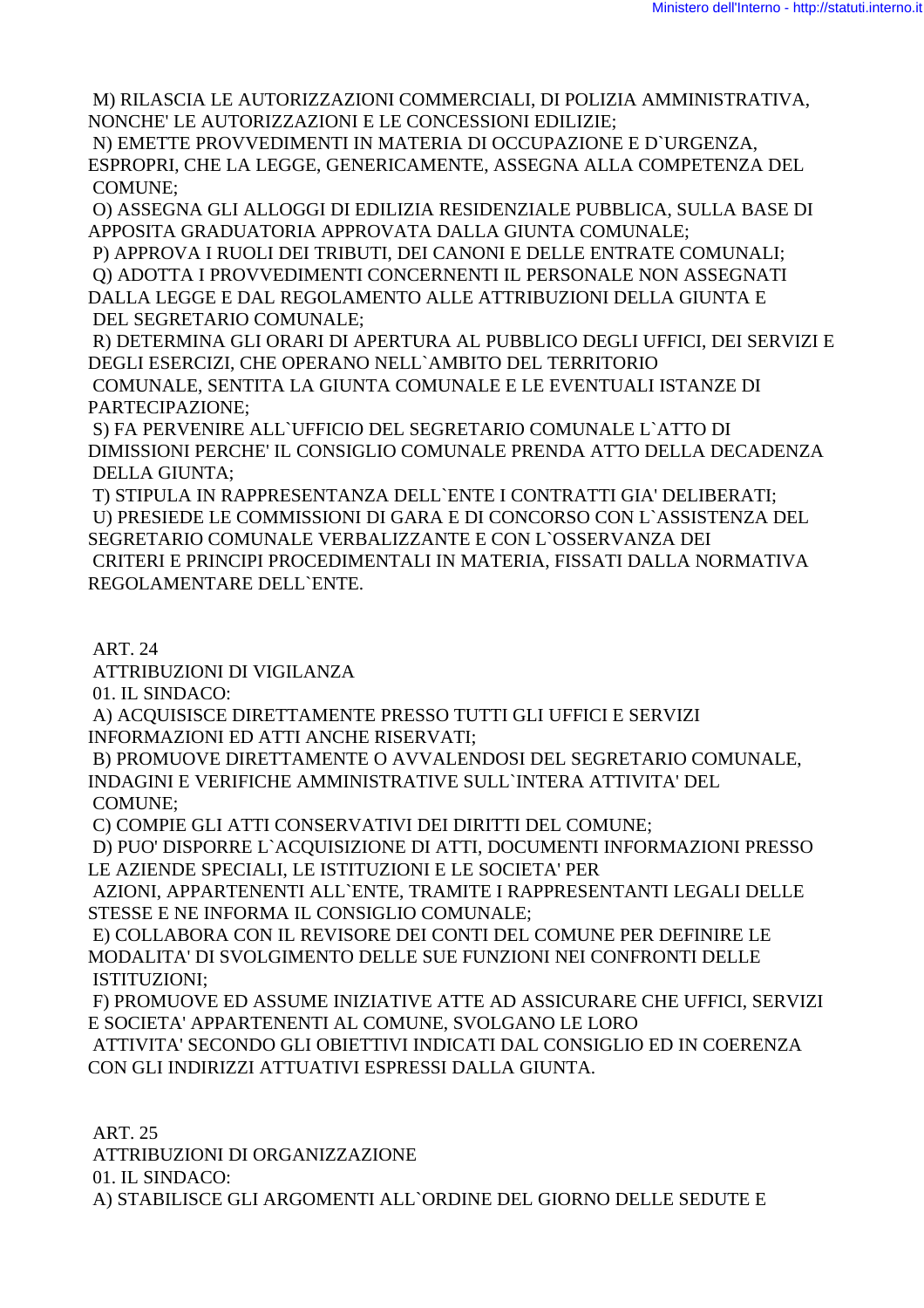DISPONE LA CONVOCAZIONE DEL CONSIGLIO COMUNALE E LO PRESIEDE AI SENSI DEL REGOLAMENTO. QUANDO LA RICHIESTA E' FORMULATA DA 1/5 DEI CONSIGLIERI PROVVEDE ALLA CONVOCAZIONE;

 B) CONVOCA E PRESIEDE LA CONFERENZA DEI CAPIGRUPPO CONSILIARI, SECONDO LA DISCIPLINA REGOLAMENTARE;

 C) ESERCITA I POTERI DI POLIZIA NELLE ADUNANZE CONSILIARI E NEGLI ORGANISMI PUBBLICI DI PARTECIPAZIONE POPOLARE DAL SINDACO PRESIEDUTE, NEI LIMITI PREVISTI DALLE LEGGI;

 D) PROPONE ARGOMENTI DA TRATTARE E DISPONE LA CONVOCAZIONE DELLA GIUNTA E LA PRESIEDE, SECONDO LE MODALITA' STABILITE DAL

REGOLAMENTO INTERNO DI FUNZIONAMENTO;

 E) HA POTERE DI DELEGA GENERALE O PARZIALE DELLE SUE COMPETENZE ED ATTRIBUZIONI AD UNO O PIU' ASSESSORI;

 F) DELEGA LA SOTTOSCRIZIONE DI PARTICOLARI SPECIFICI ATTI NON RIENTRANTI NELLE ATTRIBUZIONI DELEGATE AD ASSESSORI O AL SEGRETARIO COMUNALE;

G) RICEVE LE INTERROGAZIONI E LE MOZIONI DA SOTTOPORRE AL CONSIGLIO.

ART. 26

**VICESINDACO** 

 01. IL VICESINDACO E' L`ASSESSORE CHE A TALE FUNZIONE VIENE DELEGATO DAL SINDACO ED ESERCITA TUTTE LE FUNZIONI DELLO STESSO IN CASO DI SUA ASSENZA O IMPEDIMENTO.

 02. GLI ASSESSORI, IN CASO DI ASSENZA O IMPEDIMENTO DEL VICESINDACO, ESERCITANO LE FUNZIONI SOSTITUTIVE DEL SINDACO SECONDO

L`ORDINE DI ELENCAZIONE NEL DOCUMENTO PROGRAMMATICO.

 03. DELLE DELEGHE RILASCIATE AL VICESINDACO ED AGLI ASSESSORI DEVE ESSERE FATTA COMUNICAZIONE AL CONSIGLIO ED AGLI ORGANI PREVISTI DALLA LEGGE.

 TITOLO 02 ORGANI BUROCRATICI ED UFFICI CAPO 01 SEGRETARIO COMUNALE ART. 27 PRINCIPI E CRITERI FONDAMENTALI DI GESTIONE 01. L`ATTIVITA' GESTIONALE DELL`ENTE, NEL RISPETTO DEL PRINCIPIO DELLA DISTINZIONE TRA FUNZIONE POLITICA DI INDIRIZZO E CONTROLLO E FUNZIONE DI GESTIONE AMMINISTRATIVA, E' AFFIDATA AL SEGRETARIO COMUNALE CHE LA ESERCITA AVVALENDOSI DEGLI UFFICI, IN BASE AGLI INDIRIZZI DEL CONSIGLIO, IN ATTUAZIONE DELLE DETERMINAZIONI DELLA GIUNTA E DELLE DIRETTIVE DEL SINDACO, DAL QUALE DIPENDE FUNZIONALMENTE, E CON L`OSSERVANZA DEI CRITERI DETTATI NEL PRESENTE STATUTO. 02. IL SEGRETARIO COMUNALE, NEL RISPETTO DELLA LEGGE CHE NE DISCIPLINA STATO GIURIDICO, RUOLO E FUNZIONI E' L`ORGANO BUROCRATICO CHE ASSICURA LA DIREZIONE TECNICO-AMMINISTRATIVA DEGLI UFFICI E DEI

SERVIZI.

03. ESERCITA L`ATTIVITA' DI SUA COMPETENZA CON POTESTA' DI INIZIATIVA ED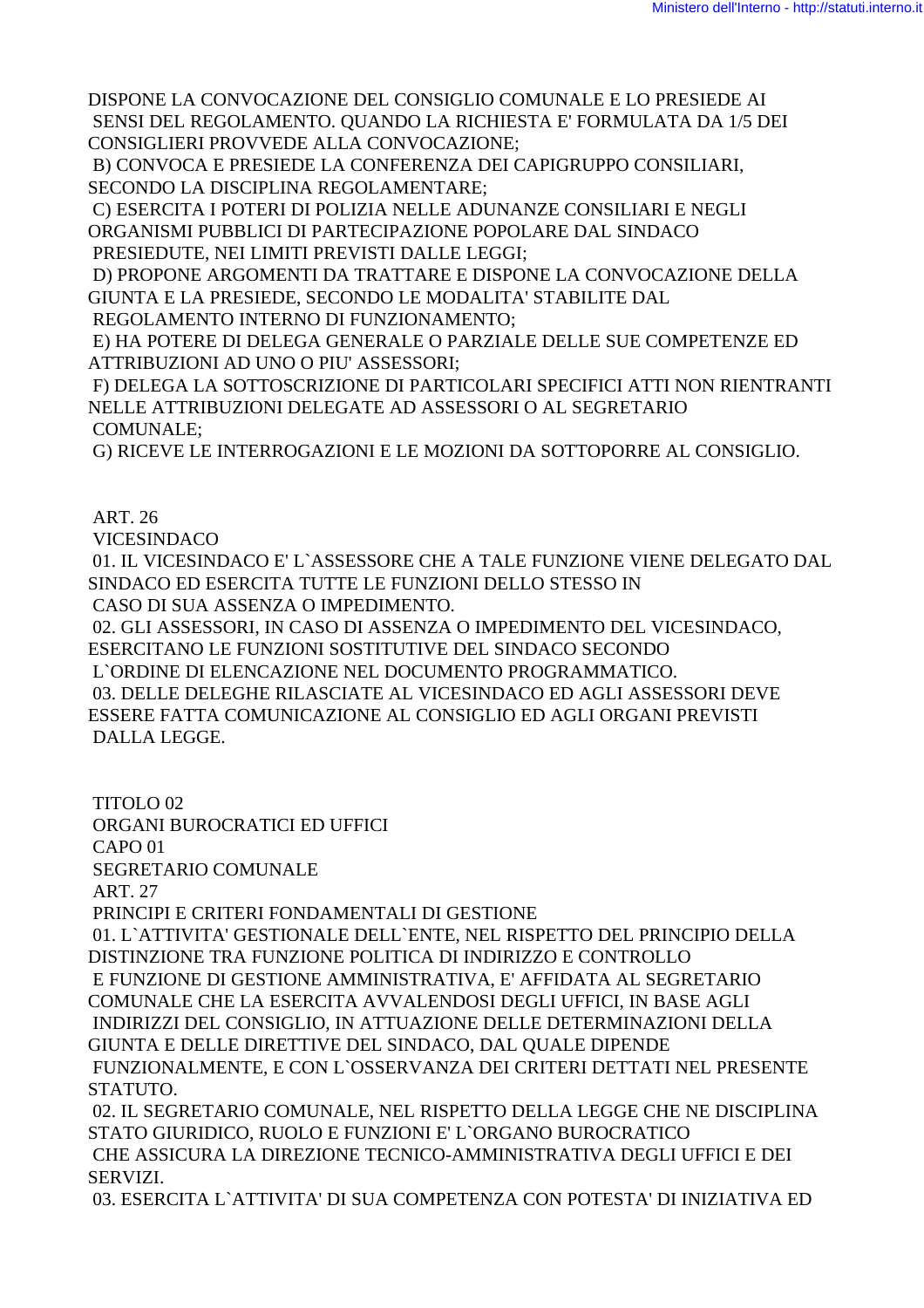AUTONOMIA DI SCELTA DEGLI STRUMENTI OPERATIVI UTILIZZANDO LE CONDIZIONI ORGANIZZATIVE, PERSONALE E MEZZI MESSIGLI A DISPOSIZIONE. 04. ALLO STESSO ORGANO SONO AFFIDATE ATTRIBUZIONI DI CARATTERE GESTIONALE, CONSULTIVO, DI SOVRAINTENDENZA E DI COORDINAMENTO, DI LEGALITA' E GARANZIA, SECONDO LE NORME DI LEGGE E DEL PRESENTE STATUTO.

ART. 28

ATTRIBUZIONI GESTIONALI

 01. AL SEGRETARIO COMUNALE COMPETE L`ADOZIONE DI ATTI DI GESTIONE, ANCHE CON RILEVANZA ESTERNA, CHE NON COMPORTANO ATTIVITA' DELIBERATIVE E CHE NON SIANO ESPRESSAMENTE ATTRIBUITI DALLO STATUTO AD ORGANI ELETTIVI, NONCHE' DEGLI ATTI CHE SONO ESPRESSIONE DI DISCREZIONALITA' TECNICA.

02. IN PARTICOLARE IL SEGRETARIO ADOTTA I SEGUENTI ATTI:

 A) ORGANIZZAZIONE DEL PERSONALE E DELLE RISORSE FINANZIARIE E STRUMENTALI MESSE A DISPOSIZIONE DAGLI ORGANI ELETTIVI PER LA REALIZZAZIONE DEGLI OBIETTIVI E DEI PROGRAMMI FISSATI DA QUESTI ORGANI; B) ADOZIONE E SOTTOSCRIZIONE DI TUTTI GLI ATTI ED I PROVVEDIMENTI, ANCHE A RILEVANZA ESTERNA, PER I QUALI GLI SIA STATA ATTRIBUITA COMPETENZA;

 C) VERIFICA DI TUTTA LA FASE ISTRUTTORIA DEI PROVVEDIMENTI ED EMANAZIONE DI TUTTI SLI ATTI ED I PROVVEDIMENTI ANCHE ESTERNI, CONSEGUENTI E NECESSARI PER LA ESECUZIONE DELLE DELIBERAZIONI; D) VERIFICA DELL`EFFICACIA E DELL`EFFICIENZA DELL`ATTIVITA' DEGLI UFFICI E DEL PERSONALE AD ESSI PREPOSTO;

 E) SOTTOSCRIZIONE DEI MANDATI DI PAGAMENTO E REVERSALI D`INCASSO, SECONDO LE MODALITA' STABILITE NEL REGOLAMENTO DI CONTABILITA'; F) PUO' ROGARE I CONTRATTI ED AUTENTICARE SCRITTURE PRIVATE ED ATTI UNILATERALI NEI QUALI IL COMUNE E' PARTE, HA INTERESSE O E' DESTINATARIO.

ART. 29

ATTRIBUZIONI CONSULTIVE

 01. IL SEGRETARIO COMUNALE PARTECIPA, SE RICHIESTO, A COMMISSIONI DI STUDIO E DI LAVORO INTERNE ALL`ENTE E, CON L`AUTORIZZAZIONE DEL SINDACO, A QUELLE ESTERNE.

 02. SE RICHIESTO, FORMULA PARERI ED ESPRIME VALUTAZIONI DI ORDINE TECNICO E GIURIDICO AL CONSIGLIO, ALLA GIUNTA, AL SINDACO, AGLI ASSESSORI ED AI SINGOLI CONSIGLIERI.

ART. 30

 ATTRIBUZIONI DI SOVRINTENDENZA - DIREZIONE - COORDINAMENTO 01. IL SEGRETARIO COMUNALE E' IL CAPO DEL PERSONALE ED ESERCITA FUNZIONI DI IMPULSO, COORDINAMENTO, DIREZIONE E CONTROLLO NEI CONFRONTI DEGLI UFFICI E DEL PERSONALE. 02. AUTORIZZA LE MISSIONI, LE PRESTAZIONI STRAORDINARIE, I CONGEDI ED I PERMESSI DEL PERSONALE, CON L`OSSERVANZA DELLE NORME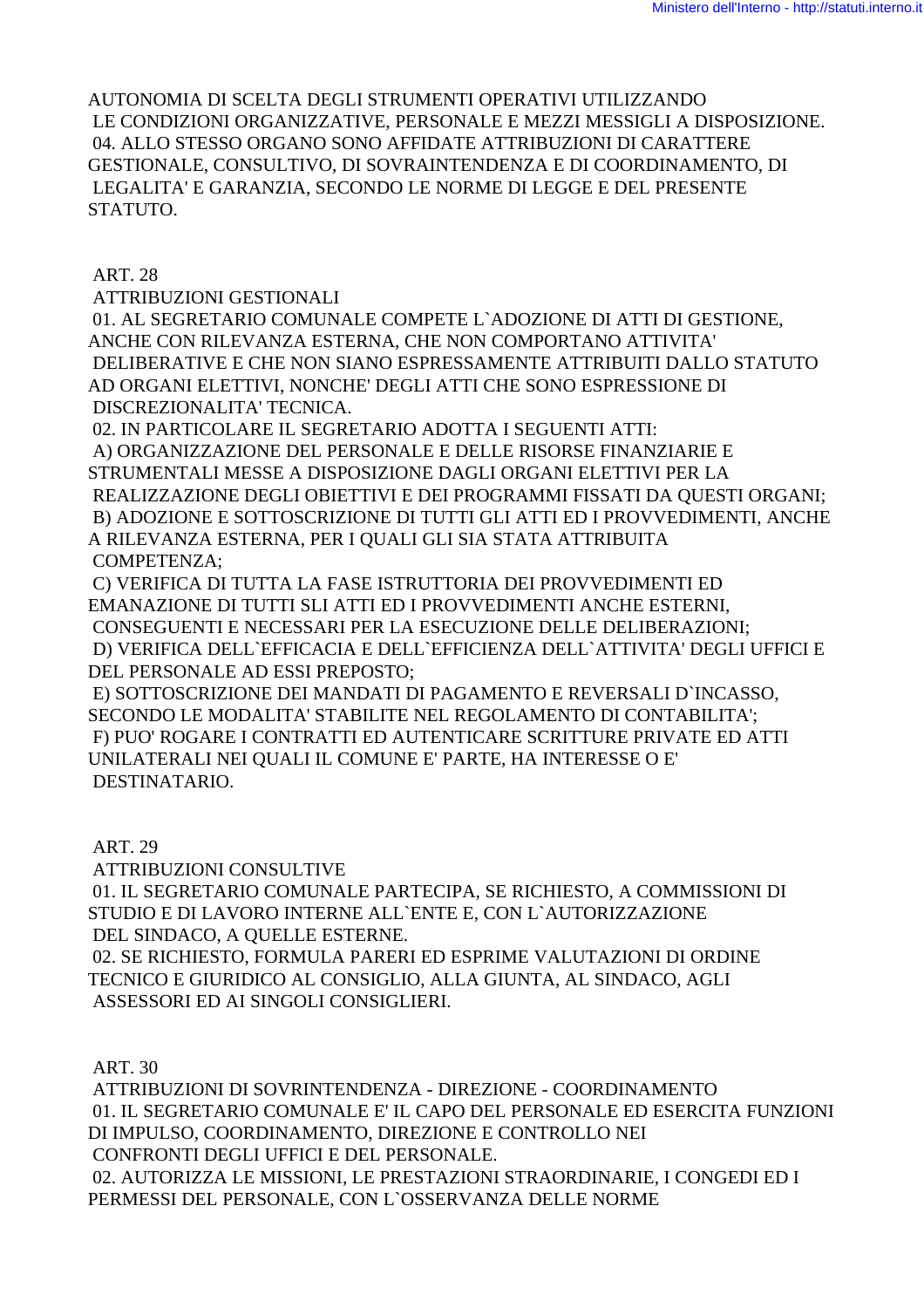VIGENTI E DEL REGOLAMENTO. 03. ESERCITA IL POTERE SOSTITUTIVO NEI CASI DI ACCERTATA INEFFICIENZA. SOLLEVA CONTESTAZIONI DI ADDEBITI, PROPONE PROVVEDIMENTI DISCIPLINARI ED ADOTTA LE SANZIONI DEL RICHIAMO SCRITTO E DELLA CENSURA NEI CONFRONTI DEL PERSONALE, CON L`OSSERVANZA DELLE NORME REGOLAMENTARI.

ART. 31

 ATTRIBUZIONI DI LEGALITA' E GARANZIA 01. IL SEGRETARIO PARTECIPA ALLE SEDUTE DEL CONSIGLIO COMUNALE E DELLA GIUNTA COMUNALE E NE CURA, ALTRESI', LA VERBALIZZAZIONE. 02. RICEVE DAI CONSIGLIERI LE RICHIESTE DI TRASMISSIONE DELLE DELIBERAZIONI DELLA GIUNTA SOGGETTE AL CONTROLLO EVENTUALE. 03. PRESIEDE L`UFFICIO COMUNALE IN OCCASIONE DELLE CONSULTAZIONI POPOLARI E DEI REFERENDUM.

 04. ESPRIME SULLE PROPOSTE DI DELIBERAZIONE SOTTOPOSTE ALLA GIUNTA E AL CONSIGLIO I PARERI OBBLIGATORI PREVISTI DALLA LEGGE.

 05. RICEVE L`ATTO DI DIMISSIONI DEL SINDACO, LE PROPOSTE DI REVOCA E LA MOZIONE DI SFIDUCIA COSTRUTTIVA.

 06. CURA LA TRASMISSIONE DEGLI ATTI DELIBERATIVI AL COMITATO REGIONALE DI CONTROLLO ED ATTESTA, SU DICHIARAZIONE DEL MESSO

 COMUNALE, L`AVVENUTA PUBBLICAZIONE ALL`ALBO PRETORIO E L`ESECUTIVITA' DEI PROVVEDIMENTI ED ATTI DELL`ENTE.

CAPO 02

**UFFICI** 

ART. 32

PRINCIPI DI ORGANIZZAZIONE

01. IL COMUNE E' COSTITUITO DA UFFICI E SERVIZI.

 02. SONO RESPONSABILI DEGLI UFFICI E DEI SERVIZI I DIPENDENTI DI QUALIFICA APICALE CHE SONO POSTI A CAPO DEGLI STESSI AI SENSI

DEL REGOLAMENTO ORGANICO.

 03. LA GIUNTA ADOTTA LE DIRETTIVE PER L`AMMINISTRAZIONE COMUNALE. 04. IL SINDACO SORVEGLIA IL FUNZIONAMENTO DELL`AMMINISTRAZIONE COMUNALE.

 05. IL SEGRETARIO COMUNALE E' CAPO DEL PERSONALE E SOVRAINTENDE E COORDINA L`ATTIVITA' DEI RESPONSABILI DEGLI UFFICI E SERVIZI.

 06. L`ORGANIZZAZIONE DEGLI UFFICI E DEI SERVIZI DEL COMUNE E' DEFINITA NELL`APPOSITO REGOLAMENTO IN BASE A CRITERI DI AUTONOMIA OPERATIVA, FUNZIONALITA' ED ECONOMICITA' DI GESTIONE E SECONDO PRINCIPI DI PROFESSIONALITA' E RESPONSABILITA'.

 07. IL REGOLAMENTO INDIVIDUA LE SINGOLE STRUTTURE ORGANIZZATIVE CHE VERRANNO DIMENSIONATE ED AGGREGATE IN AREE FUNZIONALI SECONDO CRITERI DI FLESSIBILITA', ANCHE ATTRAVERSO LA MOBILITA' INTERNA TEMPORANEA ED ANCHE TRA SETTORI DIVERSI, AL FINE DI ASSICURARE LA PERMANENTE RISPONDENZA DELL`ORGANIZZAZIONE DEGLI UFFICI E DEI SERVIZI ALLE ATTIVITA' DI COMPETENZA DEL COMUNE ED AGLI OBIETTIVI INDICATI DAGLI ORGANI DI GOVERNO DELL`ENTE.

08. GLI UFFICI ED I SERVIZI COMUNALI DEVONO ESSERE ALLOCATI IN MODO DA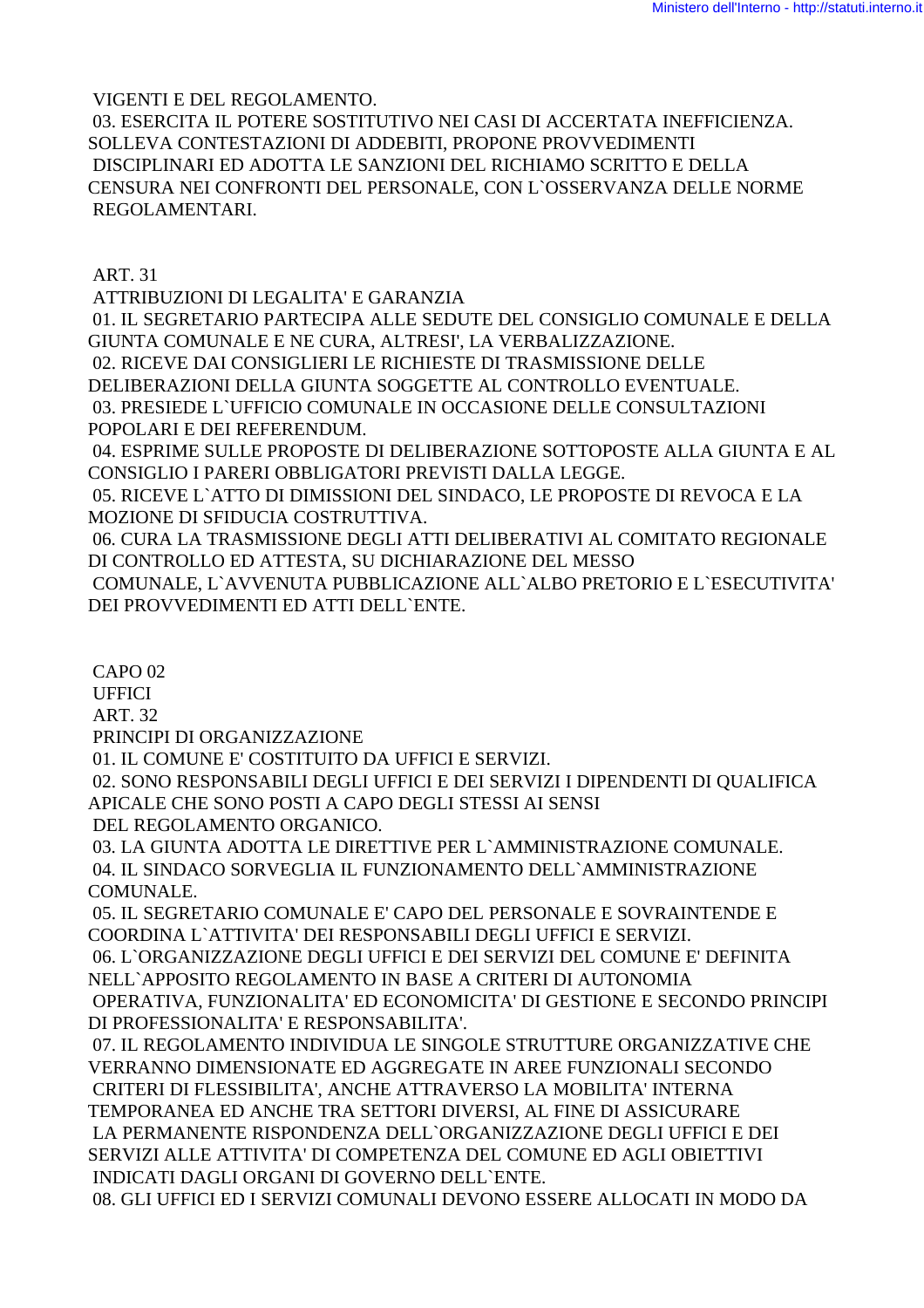FACILITARE L`ACCESSIBILITA' ALL`UTENZA.

 09. LA PROGRAMMAZIONE E L`ARTICOLAZIONE DELL`ORARIO DI SERVIZIO VENGONO IN OGNI CASO DEFINITE IN BASE A CRITERI CHE TENGONO CONTO DI UN`EFFICACE ED EFFICIENTE EROGAZIONE DEI SERVIZI A FAVORE DEI CITTADINI, UNITAMENTE AL RISPETTO DEI CARICHI DI LAVORO ED AI RIFLESSI SUL DIMENSIONAMENTO DEGLI ORGANICI.

ART. 33

STRUTTURA

 01. L`ORGANIZZAZIONE STRUTTURALE, DIRETTA A CONSEGUIRE I FINI ISTITUZIONALI DELL`ENTE SECONDO LE NORME DEL REGOLAMENTO, E' ARTICOLATA IN UFFICI ANCHE APPARTENENTI AD AREE DIVERSE, COLLEGATI FUNZIONALMENTE AL FINE DI CONSEGUIRE GLI OBIETTIVI ASSEGNATI.

ART. 34

PERSONALE DIPENDENTE

 01. IL PERSONALE DEL COMUNE E' ASSUNTO MEDIANTE CONCORSO, SALVO I CASI STABILITI DALLA LEGGE, ED E' INSERITO IN UN`UNICA DOTAZIONE

ORGANICA GENERALE, STABILITA IN APPOSITO REGOLAMENTO.

 02. IL PERSONALE VIENE ASSEGNATO AI SINGOLI UFFICI E SERVIZI SULLA BASE DELLA RILEVAZIONE DELLA QUANTITA' E DELLA COMPLESSITA'

 DELLE PRESTAZIONI RICOMPRESE NELLE ATTIVITA' AFFIDATE A CIASCUNA STRUTTURA.

 03. OGNI DIPENDENTE E' RESPONSABILE DEL SERVIZIO CUI E PREPOSTO E DEI PROCEDIMENTI AFFIDATIGLI.

 04. I RESPONSABILI DEI SERVIZI ATTUANO, IN CONFORMITA' ALLE DIRETTIVE DEL SEGRETARIO, L`ESECUZIONE DELLE DELIBERAZIONI E DEI PROVVEDIMENTI ESECUTIVI.

 05. IL REGOLAMENTO STABILISCE LE MODALITA' CON LE QUALI VIENE CONFERITA LA TITOLARITA' DEGLI UFFICI, TENENDO CONTO DELLE

 COMPETENZE DEGLI ORGANI STABILITE DALLA LEGGE E REGOLATE DAL PRESENTE STATUTO.

 06. LA RESPONSABILITA' DEI DIPENDENTI COMUNALI E' DETERMINATA DALL`AMBITO DELLA LORO AUTONOMIA DECISIONALE NELL`ESERCIZIO DELLE FUNZIONI ATTRIBUITE. E' INDIVIDUATA E DEFINITA RISPETTO AGLI ORDINI DI SERVIZIO DI CIASCUN OPERATORE. SI ESTENDE AD OGNI ATTO O FATTO COMPIUTO QUANDO IL COMPORTAMENTO TENUTO DAL DIPENDENTE NELL`ESERCIZIO DI PUBBLICHE FUNZIONI SUPERA TALI LIMITI.

 ART. 35 COLLABORAZIONI ESTERNE 01. PER OBIETTIVI DETERMINATI E CON CONVENZIONI A TERMINE IL REGOLAMENTO PUO' PREVEDERE COLLABORAZIONI ESTERNE AD ALTO **CONTENUTO** DI PROFESSIONALITA'.

TITOLO 03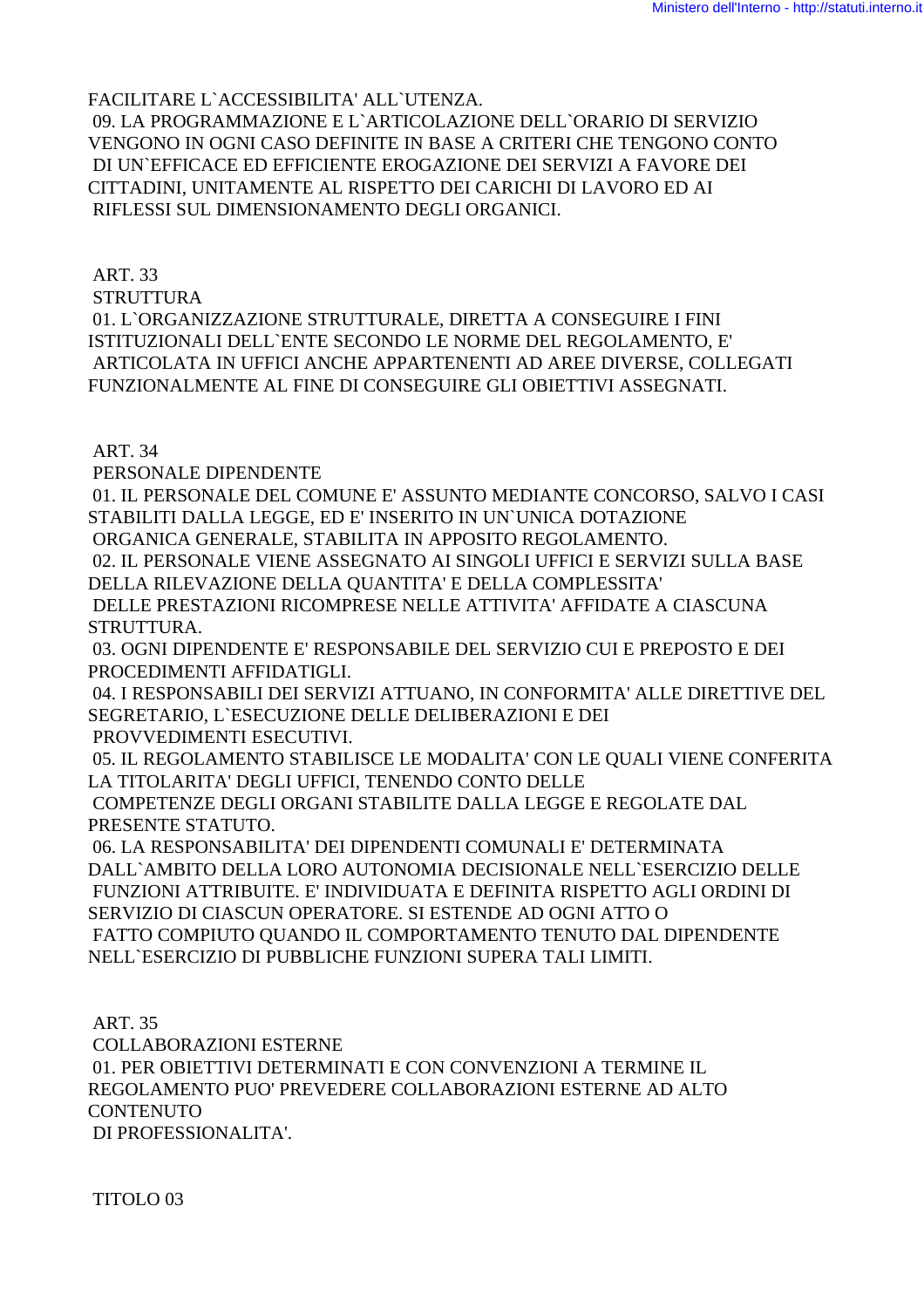SERVIZI ART. 36

FORME DI GESTIONE

 01. L`ATTIVITA' DIRETTA A CONSEGUIRE, NELL`INTERESSE DELLA COMUNITA', OBIETTIVI E SCOPI DI RILEVANZA SOCIALE, PROMOZIONE DELLO SVILUPPO ECONOMICO E CIVILE, COMPRESA LA PRODUZIONE DI BENI, VIENE SVOLTA ATTRAVERSO SERVIZI PUBBLICI CHE POSSONO ESSERE ISTITUITI E GESTITI ANCHE CON DIRITTO DI PRIVATIVA DEL COMUNE, AI SENSI DI LEGGE. 02. LA FORMA DI GESTIONE DEI SINGOLI SERVIZI COMUNALI E INDIVIDUATA, FRA QUELLI STABILITI DALLA LEGGE, DAL CONSIGLIO COMUNALE SULLA BASE DI VALUTAZIONI COMPARATIVE, IMPRONTATE A CRITERI DI EFFICIENZA, EFFICACIA, ECONOMICITA', ADEGUATAMENTE DOCUMENTATE. 03. A TAL FINE SI PROVVEDE MEDIANTE ISTITUTO PER LE ATTIVITA' A SCOPO SOCIALE DI NATURA NON IMPRENDITORIALE. PER LA PRODUZIONE DI BENI E SERVIZI CON ORGANIZZAZIONE IMPRENDITORIALE, QUALORA SI RENDA OPPORTUNA LA PARTECIPAZIONE DI ALTRI SOGGETTI PUBBLICI O PRIVATI SI PROVVEDE MEDIANTE LA COSTITUZIONE DI SOCIETA' A PREVALENTE CAPITALE PUBBLICO LOCALE.

 04. I SERVIZI COMUNALI SONO DATI IN CONCESSIONE A TERZI QUANDO SUSSISTANO RAGIONI TECNICHE, ECONOMICHE E DI OPPORTUNITA' SOCIALE. 05. I SERVIZI COMUNALI SONO ASSUNTI IN GESTIONE DIRETTA NEI CASI IN CUI L`ORGANIZZAZIONE DEI FATTORI PRODUTTIVI E DELLE ATTIVITA' TRAMITE LE STRUTTURE DEL COMUNE SIA MOTIVATA DALLE CARATTERISTICHE DEL SERVIZIO, IN RELAZIONE ALLA SUA MODESTA DIMENSIONE OVVERO ALLA SEMPLICITA' O NON CONTINUITA' DEI PROCESSI PRODUTTIVI NECESSARI. 06. NELLO SVOLGIMENTO DEI SERVIZI PUBBLICI IL COMUNE POTRA' AVVALERSI DELLA COLLABORAZIONE DI ORGANIZZAZIONI DI VOLONTARIATO E DELL`ASSOCIAZIONISMO.

 07. NELL`ORGANIZZAZIONE DEI SERVIZI DEVONO ESSERE, COMUNQUE, ASSICURATE IDONEE FORME DI INFORMAZIONE, PARTECIPAZIONE E TUTELA DEGLI UTENTI.

ART. 37

GESTIONE IN ECONOMIA

 01. L`ORGANIZZAZIONE E L`ESERCIZIO DI SERVIZI IN ECONOMIA, SONO DI NORMA, DISCIPLINATI DA APPOSITI REGOLAMENTI.

ART. 38

 GESTIONE ASSOCIATA DEI SERVIZI E DELLE FUNZIONI 01. IL COMUNE SVILUPPA RAPPORTI CON GLI ALTRI COMUNI E LA PROVINCIA PER PROMUOVERE E RICERCARE LE FORMA ASSOCIATIVE PIU' APPROPRIATE TRA QUELLE PREVISTE DALLA LEGGE IN RELAZIONE ALLE ATTIVITA', AI SERVIZI, ALLE FUNZIONI DA SVOLGERE ED AGLI OBIETTIVI DA RAGGIUNGERE.

 TITOLO 04 CONTROLLO INTERNO ART. 39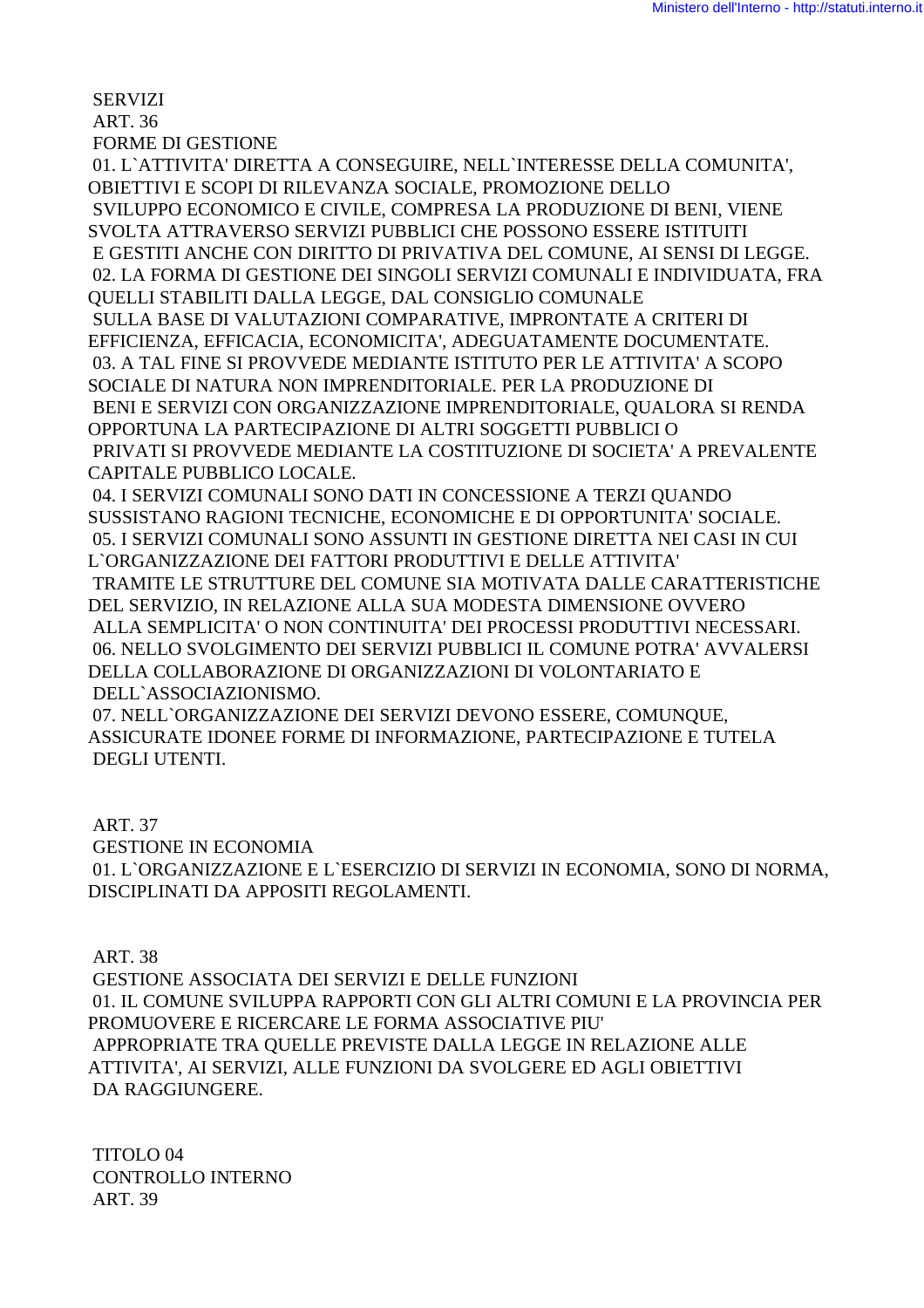PRINCIPI E CRITERI

 01. IL BILANCIO DI PREVISIONE, IL CONTO CONSUNTIVO E GLI ALTRI DOCUMENTI CONTABILI DOVRANNO FAVORIRE UNA LETTURA PER PROGRAMMI ED OBIETTIVI AFFINCHE' SIANO CONSENTITI, OLTRE AL CONTROLLO FINANZIARIO E CONTABILE, ANCHE QUELLO SULLA GESTIONE E QUELLO RELATIVO ALLA EFFICACIA DELL`AZIONE DEL COMUNE.

 02. L`ATTIVITA' DI REVISIONE POTRA' COMPORTARE PROPOSTE AL CONSIGLIO COMUNALE IN MATERIA DI GESTIONE ECONOMICO-FINANZIARIA DELL`ENTE.

 03. NELLE NORME DEL REGOLAMENTO DI CONTABILITA' VERRANNO DISCIPLINATI GLI ASPETTI ORGANIZZATIVI E FUNZIONALI DELL`UFFICIO DEL REVISORE DEL CONTO E LE SPECIFICHE ATTRIBUZIONI DI CONTROLLO DI IMPULSO, DI PROPOSTA E DI GARANZIA, CON L`OSSERVANZA DELLA LEGGE, DEI PRINCIPI CIVILISTICI CONCERNENTI IL CONTROLLO DELLE SOCIETA' PER AZIONI E DEL PRESENTE STATUTO.

 04. NELLO STESSO REGOLAMENTO VERRANNO INDIVIDUATE FORME E PROCEDURE PER UN CORRETTO ED EQUILIBRATO RAPPORTO OPERATIVO FUNZIONALE TRA LA SFERA DI ATTIVITA' DEL REVISORE E QUELLA DEGLI ORGANI E DEGLI UFFICI DELL`ENTE.

ART. 40

REVISIONE ECONOMICO-FINANZIARIA

 01. LA REVISIONE ECONOMICO-FINANZIARIA DELL`ATTIVITA' DELL`ENTE E' AFFIDATA AL REVISORE DEL CONTO. LA LEGGE DISCIPLINA LA COMPOSIZIONE, LA DURATA IN CARICA ED I REQUISITI CHE IL REVISORE DEVE POSSEDERE.

 02. AL REVISORE E' AFFIDATA L`ATTIVITA' DI COLLABORAZIONE CON IL CONSIGLIO NELLE SUE FUNZIONI DI CONTROLLO E DI INDIRIZZO CHE SARA' ESPLETATA MEDIANTE PARTECIPAZIONE ALLE SEDUTE DEL CONSIGLIO IN SEDE DI APPROVAZIONE DEL BILANCIO DI PREVISIONE E DEL CONTO CONSUNTIVO.

 ART. 41 REVISORE DEL CONTO 01. IL REVISORE DEL CONTO, OLTRE A POSSEDERE I REQUISITI PRESCRITTI DALLE NORME SULL`ORDINAMENTO DELLE AUTONOMIE LOCALI, DEVE POSSEDERE QUELLI DI ELEGGIBILITA' FISSATI DALLA LEGGE PER L`ELEZIONE A CONSIGLIERE COMUNALE E NON RICADERE NEI CASI DI INCOMPATIBILITA' PREVISTI DALLA STESSA.

 PARTE 02 ORDINAMENTO FUNZIONALE TITOLO 01 ORGANIZZAZIONE TERRITORIALE E FORME ASSOCIATIVE CAPO 01 ORGANIZZAZIONE TERRITORIALE ART. 42 ORGANIZZAZIONE SOVRACOMUNALE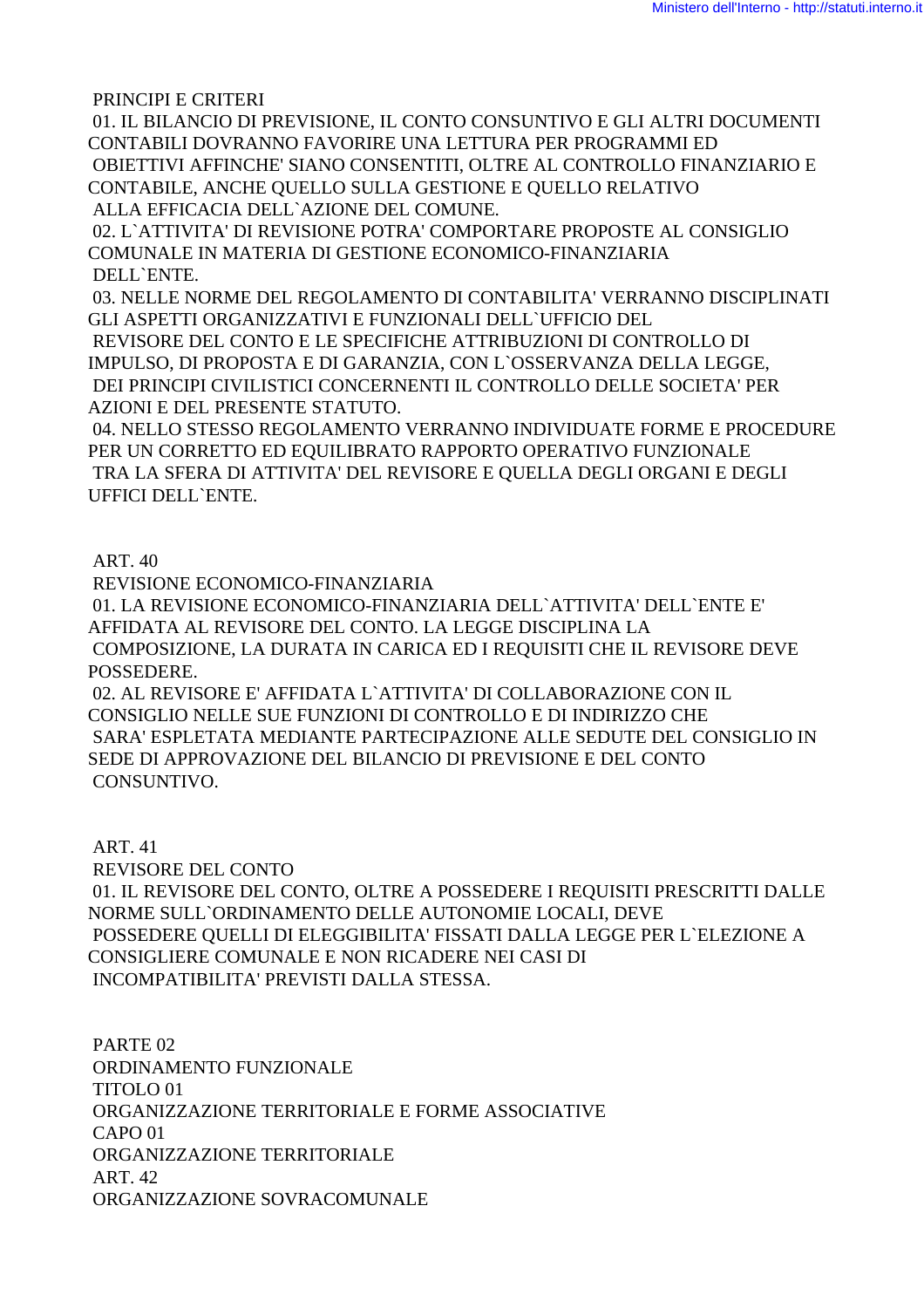### 01. IL CONSIGLIO COMUNALE PROMUOVE E FAVORISCE FORME DI COLLABORAZIONE CON GLI ALTRI ENTI PUBBLICI TERRITORIALI AL FINE DI COORDINARE ED ORGANIZZARE UNITAMENTE AGLI STESSI I PROPRI SERVIZI TENDENDO AL SUPERAMENTO DEL RAPPORTO PURAMENTE ISTITUZIONALE.

 CAPO 02 FORME COLLABORATIVE ART. 43 PRINCIPIO DI COOPERAZIONE 01. L`ATTIVITA' DELL`ENTE, DIRETTA A CONSEGUIRE UNO O PIU' OBIETTIVI D`INTERESSE COMUNE CON GLI ALTRI ENTI LOCALI, SI ORGANIZZA AVVALENDOSI DEI MODULI E DEGLI ISTITUTI PREVISTI DALLA LEGGE ATTRAVERSO ACCORDI ED INTESE DI COOPERAZIONE.

ART. 44

**CONVENZIONI** 

 01. IL CONSIGLIO COMUNALE, SU PROPOSTA DELLA GIUNTA, AL FINE DI CONSEGUIRE OBIETTIVI DI RAZIONALITA' ECONOMICA ED ORGANIZZATIVA, PUO' DELIBERARE LA STIPULA DI APPOSITE CONVENZIONI CON ALTRI COMUNI E/O CON LA PROVINCIA, PER SVOLGERE IN MODO COORDINATO FUNZIONI E SERVIZI DETERMINATI.

 02. LE CONVENZIONI DEVONO SPECIFICARE I FINI, ATTRAVERSO LA PRECISAZIONE DELLE SPECIFICHE FUNZIONI E/O SERVIZI OGGETTO DELLE STESSE, LA LORO DURATA, LE FORME E LA PERIODICITA' DELLE CONSULTAZIONI FRA GLI ENTI CONTRAENTI, I RAPPORTI FINANZIARI FRA LORO INTERCORRENTI, I RECIPROCI OBBLIGHI E GARANZIE. 03. NELLA CONVENZIONE GLI ENTI CONTRAENTI POSSONO CONCORDARE CHE UNO DI ESSI ASSUME IL COORDINAMENTO ORGANIZZATIVO ED AMMINISTRATIVO DELLA GESTIONE, DA EFFETTUARSI IN CONFORMITA' SIA A QUANTO CON LA STESSA STABILITO, SIA ALLE INTESE DERIVANTI DALLE PERIODICHE CONSULTAZIONI FRA I PARTECIPANTI. 04. LA CONVENZIONE DEVE REGOLARE I CONFERIMENTI INIZIALI AI CAPITALI E BENI DI DOTAZIONE E LE MODALITA' PER IL LORO RIPARTO FRA

GLI ENTI PARTECIPANTI ALLA SUA SCADENZA.

ART. 45

**CONSORZI** 

 01. PER LA GESTIONE ASSOCIATA DI UNO O PIU' SERVIZI IL CONSIGLIO COMUNALE PUO' DELIBERARE LA COSTITUZIONE DI UN CONSORZIO CON ALTRI COMUNI E, OVE INTERESSATA, CON LA PARTECIPAZIONE DELLA PROVINCIA, APPROVANDO, A MAGGIORANZA ASSOLUTA DEI COMPONENTI: A) LA CONVENZIONE CHE STABILISCE I FINI E LA DURATA DEL CONSORZIO; LA TRASMISSIONE AGLI ENTI ADERENTI DEGLI ATTI FONDAMENTALI APPROVATI DALL`ASSEMBLEA; I RAPPORTI FINANZIARI ED I RECIPROCI OBBLIGHI E GARANZIE FRA GLI ENTI CONSORZIATI; B) LO STATUTO DEL CONSORZIO. 02. IL CONSORZIO E' ENTE STRUMENTALE DEGLI ENTI CONSORZIATI, DOTATO DI PERSONALITA' GIURIDICA E DI AUTONOMIA ORGANIZZATIVA E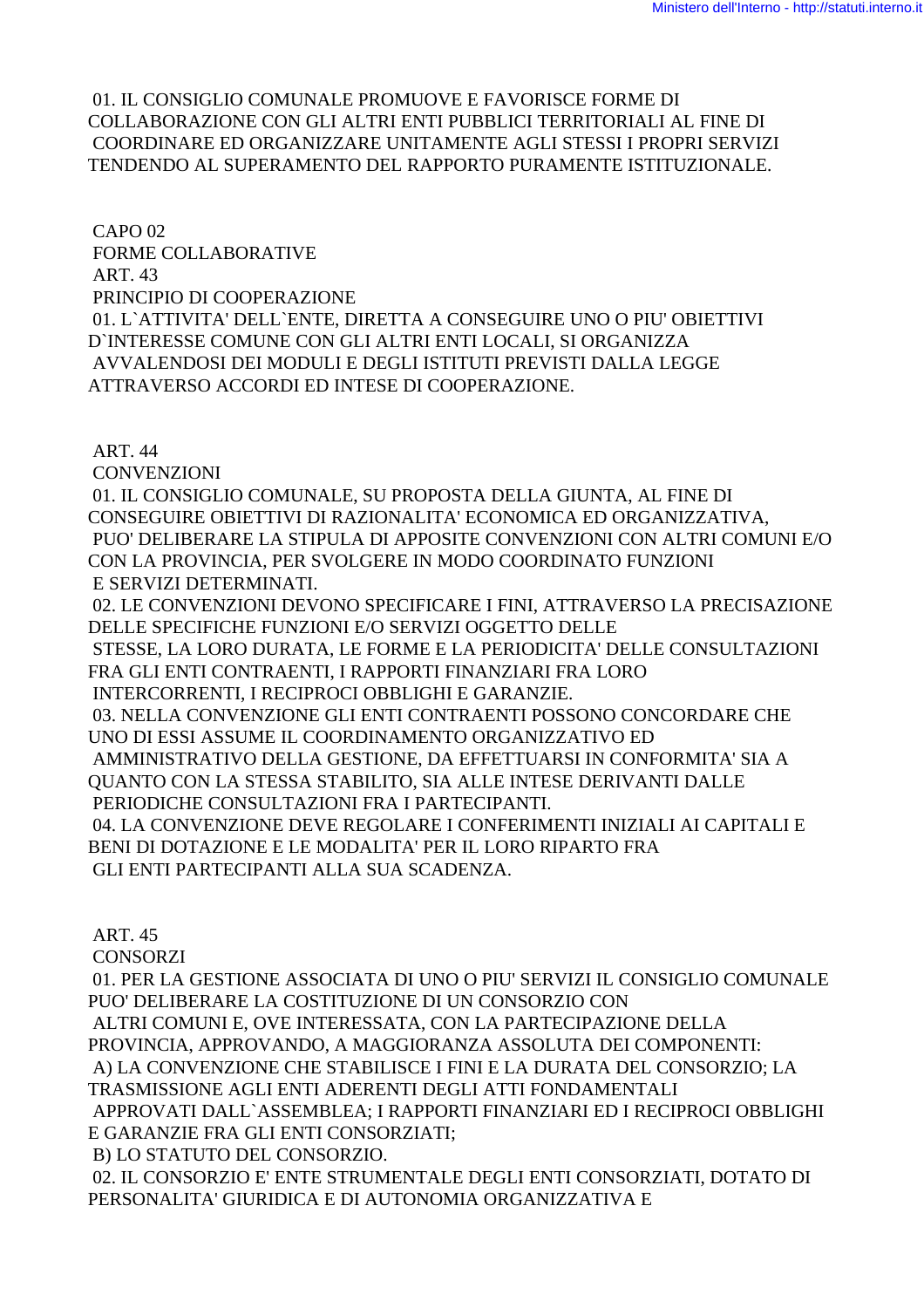GESTIONALE. 03. SONO ORGANI DEL CONSORZIO: A) L`ASSEMBLEA, COMPOSTA DAI RAPPRESENTANTI DEGLI ENTI ASSOCIATI NELLA PERSONA DEL SINDACO, DEL PRESIDENTE O DI UN LORO DELEGATO, CIASCUNO CON RESPONSABILITA' E POTERI PARI ALLA QUOTA DI PARTECIPAZIONE FISSATA DALLA CONVENZIONE E DALLO STATUTO. L`ASSEMBLEA ELEGGE NEL SUO SENO IL PRESIDENTE. B) IL CONSIGLIO D`AMMINISTRAZIONE ED IL SUO PRESIDENTE SONO ELETTI DALL`ASSEMBLEA. LA COMPOSIZIONE DEL CONSIGLIO D`AMMINISTRAZIONE, I REQUISITI E LE CONDIZIONI DI ELEGGIBILITA', LE MODALITA' DI ELEZIONE E DI REVOCA, SONO STABILITE DALLO STATUTO. 04. I MEMBRI DELL`ASSEMBLEA CESSANO DA TALE INCARICO CON LA CESSAZIONE DELLA CARICA DI SINDACO O DI PRESIDENTE DELLA PROVINCIA E AGLI STESSI SUBENTRANO I NUOVI TITOLARI ELETTI A TALI CARICHE. 05. L`ASSEMBLEA APPROVA GLI ATTI FONDAMENTALI DEL CONSORZIO, PREVISTI DALLO STATUTO. 06. QUANDO LA PARTICOLARE RILEVANZA ORGANIZZATIVA ED ECONOMICA DEI SERVIZI GESTITI LO RENDA NECESSARIO, IL CONSORZIO NOMINA, SECONDO QUANTO PREVISTO DALLO STATUTO E DALLA CONVENZIONE, IL

DIRETTORE, AL QUALE COMPETE LA RESPONSABILITA' GESTIONALE DEL CONSORZIO.

ART. 46

UNIONE DI COMUNI

 01. IN ATTUAZIONE DEL PRINCIPIO DI CUI AL PRECEDENTE ARTT. 43 E DEI PRINCIPI DELLA LEGGE DI RIFORMA DELLE AUTONOMIE LOCALI, IL CONSIGLIO COMUNALE, OVE SUSSISTANO LE CONDIZIONI, PUO' COSTITUIRE, NELLE FORME E CON LE FINALITA' PREVISTE DALLA LEGGE, UNIONE DI COMUNI CON L`OBIETTIVO DI MIGLIORARE LE STRUTTURE PUBBLICHE ED OFFRIRE SERVIZI PIU' EFFICIENTI ALLA COLLETTIVITA'.

ART. 47

ACCORDI DI PROGRAMMA

 01. IL COMUNE, PER LA REALIZZAZIONE DI OPERE, INTERVENTI O PROGRAMMI PREVISTI IN LEGGI SPECIALI O SETTORIALI CHE NECESSITANO

 DELL`ATTIVAZIONE DI UN PROCEDIMENTO COMPLESSO PER IL COORDINAMENTO E L`INTEGRAZIONE DELL`ATTIVITA' DI PIU' SOGGETTI INTERESSATI,

PROMUOVE E CONCLUDE ACCORDI DI PROGRAMMA.

 02. L`ACCORDO, OLTRE ALLE FINALITA' PERSEGUITE, DEVE PREVEDERE LE FORME PER L`ATTIVAZIONE DELL`EVENTUALE ARBITRATO E DEGLI

INTERVENTI SURROGATORI ED, IN PARTICOLARE:

 A) DETERMINARE I TEMPI E LE MODALITA' PREORDINATE E NECESSARIE ALLA REALIZZAZIONE DELL`ACCORDO;

 B) INDIVIDUARE ATTRAVERSO STRUMENTI APPROPRIATI, QUALI IL PIANO FINANZIARIO, I COSTI, LE FONTI DI FINANZIAMENTO E LE RELATIVE REGOLAZIONI DEI RAPPORTI TRA GLI ENTI COINVOLTI;

C) ASSICURARE IL COORDINAMENTO DI OGNI ALTRO CONNESSO ADEMPIMENTO.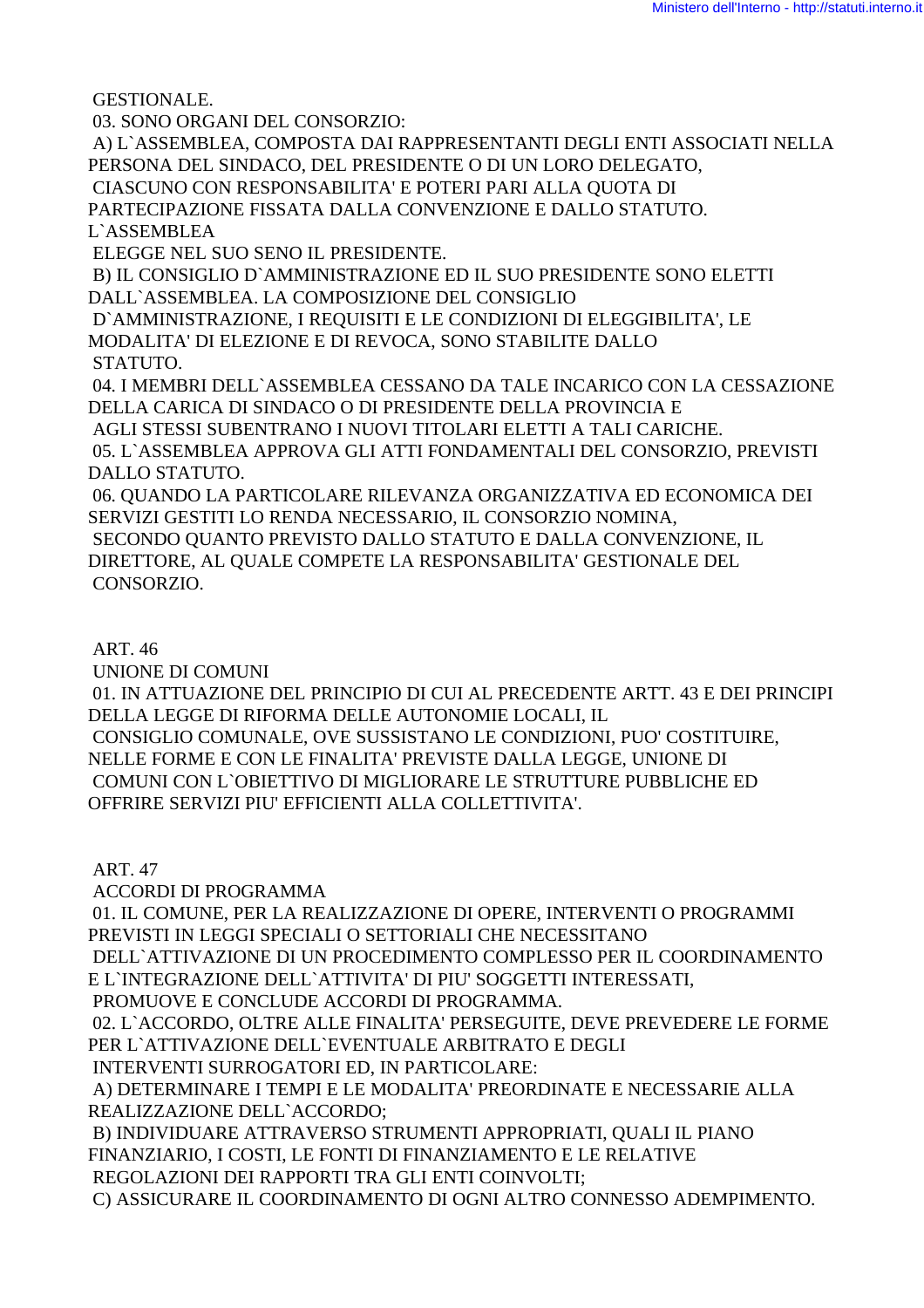03. IL SINDACO DEFINISCE E STIPULA L`ACCORDO, PREVIA DELIBERAZIONE DI INTENTI DELLA GIUNTA COMUNALE, CON L`OSSERVANZA DELLE ALTRE FORMALITA' PREVISTE DALLA LEGGE E NEL RISPETTO DELLE FUNZIONI ATTRIBUITE CON LO STATUTO.

 TITOLO 02 PARTECIPAZIONE POPOLARE ART. 48 PARTECIPAZIONE 01. IL COMUNE GARANTISCE E PROMUOVE LA PARTECIPAZIONE DEI CITTADINI ALL`ATTIVITA' DELL`ENTE, AL FINE DI ASSICURARNE IL BUON ANDAMENTO, L`IMPARZIALITA' E LA TRASPARENZA. 02. PER GLI STESSI FINI, IL COMUNE PRIVILEGIA LE LIBERE FORME ASSOCIATIVE E LE ORGANIZZAZIONI DI VOLONTARIATO, INCENTIVANDONE L`ACCESSO ALLE STRUTTURE ED AI SERVIZI DELL`ENTE. 03. AI CITTADINI, INOLTRE, SONO CONSENTITE FORME DIRETTE E SEMPLIFICATE DI TUTELA DEGLI INTERESSI CHE FAVORISCANO IL LORO INTERVENTO NELLA FORMAZIONE DEGLI ATTI. 04. L`AMMINISTRAZIONE PUO' ATTIVARE FORME DI CONSULTAZIONE, PER ACQUISIRE IL PARERE DI SOGGETTI ECONOMICI SU SPECIFICI PROBLEMI.

CAPO 01

INIZIATIVA POLITICA E AMMINISTRATIVA

ART. 49

INTERVENTI NEL PROCEDIMENTO AMMINISTRATIVO

 01. I CITTADINI ED I SOGGETTI PORTATORI DI INTERESSI COINVOLTI IN UN PROCEDIMENTO AMMINISTRATIVO, HANNO FACOLTA' DI

 INTERVENIRVI,TRANNE CHE PER I CASI ESPRESSAMENTE ESCLUSI DALLA LEGGE E DAI REGOLAMENTI COMUNALI.

 02. LA RAPPRESENTANZA DEGLI INTERESSI DA TUTELARE PUO' AVVENIRE AD OPERA SIA DEI SOGGETTI SINGOLI CHE DI SOGGETTI COLLETTIVI RAPPRESENTATIVI DI INTERESSI SUPERINDIVIDUALI.

 03. IL RESPONSABILE DEL PROCEDIMENTO, CONTESTUALMENTE ALL`INIZIO DELLO STESSO, HA L`OBBLIGO DI INFORMARE GLI INTERESSATI MEDIANTE COMUNICAZIONE PERSONALE CONTENENTE LE INDICAZIONI PREVISTE PER LEGGE.

 04. IL REGOLAMENTO STABILISCE QUALI SIANO I SOGGETTI CUI LE DIVERSE CATEGORIE DI ATTI DEBBANO ESSERE INVIATI, NONCHE' I DIPENDENTI RESPONSABILI DEI RELATIVI PROCEDIMENTI OVVERO I MECCANISMI DI INDIVIDUAZIONE DEL RESPONSABILE DEL PROCEDIMENTO.

 05. QUALORA SUSSISTANO PARTICOLARI ESIGENZE DI CELERITA' O IL NUMERO DEI DESTINATARI O LA INDETERMINATEZZA DEGLI STESSI LA RENDA

 PARTICOLARMENTE GRAVOSA, E' CONSENTITO PRESCINDERE DALLA COMUNICAZIONE, PROVVEDENDO A MEZZO DI PUBBLICAZIONE ALL`ALBO PRETORIO O

 ALTRI MEZZI, GARANTENDO, COMUNQUE, ALTRE FORME DI IDONEA PUBBLICIZZAZIONE E INFORMAZIONE.

 06. GLI AVENTI DIRITTO, ENTRO 30 GIORNI DALLA COMUNICAZIONE PERSONALE O DALLA PUBBLICAZIONE DEL PROCEDIMENTO, POSSONO PRESENTARE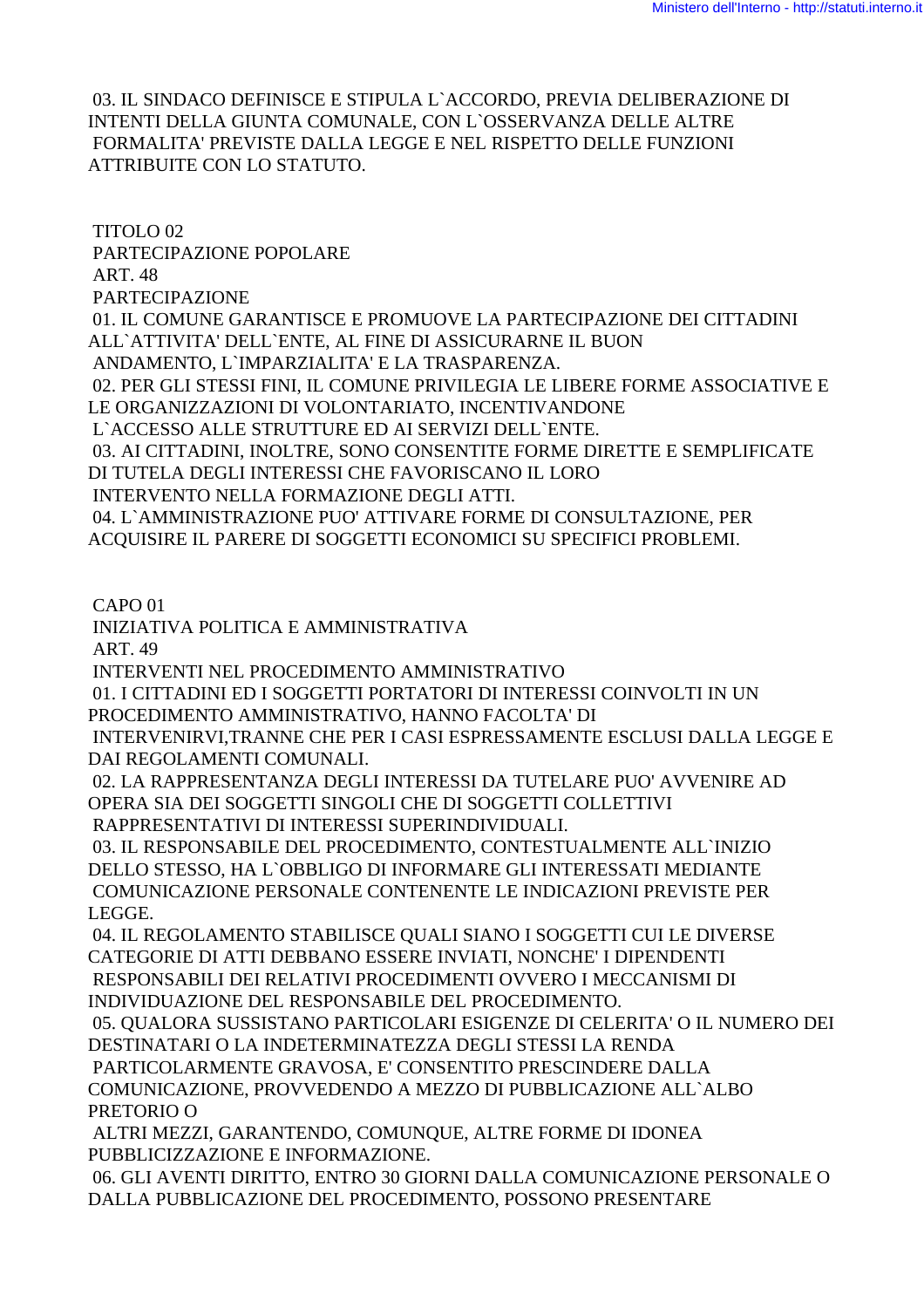ISTANZE, MEMORIE SCRITTE, PROPOSTE E DOCUMENTI PERTINENTI ALL`OGGETTO DEL PROCEDIMENTO.

 07. IL RESPONSABILE DELL`ISTRUTTORIA, ENTRO 20 GIORNI DALLA RICEZIONE DELLE RICHIESTE DI CUI AL PRECEDENTE COMMA 06 , DEVE

 PRONUNCIARSI SULL`ACCOGLIMENTO O MENO E RIMETTERE LE SUE CONCLUSIONI ALL`ORGANO COMUNALE COMPETENTE ALL`EMANAZIONE DEL PROVVEDIMENTO FINALE.

 08. IL MANCATO O PARZIALE ACCOGLIMENTO DELLE RICHIESTE E DELLE SOLLECITAZIONI PERVENUTE DEV`ESSERE ADEGUATAMENTE MOTIVATO NELLA PREMESSA DELL`ATTO E PUO' ESSERE PRECEDUTO DA CONTRADDITTORIO ORALE. 09. SE L`INTERVENTO PARTECIPATIVO NON CONCERNE L`EMANAZIONE DI UN PROVVEDIMENTO, L`AMMINISTRAZIONE DEVE IN OGNI CASO ESPRIMERE PER ISCRITTO, ENTRO 30 GIORNI, LE PROPRIE VALUTAZIONI SULL`ISTANZA, LA PETIZIONE E LA PROPOSTA.

 10. I SOGGETTI DI CUI AL COMMA 01 HANNO ALTRESI' DIRITTO A PRENDERE VISIONE DI TUTTI GLI ATTI DEL PROCEDIMENTO, SALVO QUELLI CHE IL REGOLAMENTO SOTTRAE ALL`ACCESSO.

 11. LA GIUNTA POTRA' CONCLUDERE ACCORDI CON I SOGGETTI INTERVENUTI PER DETERMINARE IL CONTENUTO DISCREZIONALE DEL PROVVEDIMENTO.

ART. 50

ISTANZE

 01. I CITTADINI, LE ASSOCIAZIONI, I COMITATI ED I SOGGETTI COLLETTIVI IN GENERE POSSONO RIVOLGERE AL SINDACO INTERROGAZIONI CON LE QUALI SI CHIEDONO RAGIONI SU SPECIFICI ASPETTI DELL`ATTIVITA' DELL`AMMINISTRAZIONE.

 02. LA RISPOSTA ALL`INTERROGAZIONE VIENE FORNITA ENTRO IL TERMINE MASSIMO DI 30 GIORNI DAL SINDACO, O DAL SEGRETARIO COMUNALE, O DAL DIPENDENTE RESPONSABILE A SECONDA DELLA NATURA POLITICA O GESTIONALE DELL`ASPETTO SOLLEVATO.

 03. LE MODALITA' DELL`INTERROGAZIONE SONO INDICATE DAL REGOLAMENTO SULLA PARTECIPAZIONE, IL QUALE DEVE PREVEDERE I TEMPI, LA FORMA SCRITTA O ALTRA IDONEA FORMA DI COMUNICAZIONE DELLA RISPOSTA, NONCHE' ADEGUATE MISURE DI PUBBLICITA' DELL`ISTANZA.

ART. 51

PETIZIONI

 01. TUTTI I CITTADINI POSSONO RIVOLGERSI AGLI ORGANI DELLA AMMINISTRAZIONE PER SOLLECITARNE L`INTERVENTO SU QUESTIONI AL INTERESSE

GENERALE O PER ESPORRE COMUNI NECESSITA'.

 02. IL REGOLAMENTO DI CUI AL COMMA 03 DELL` ARTT. 50 DETERMINA LA PROCEDURA DELLA PETIZIONE, I TEMPI, LE FORME DI PUBBLICITA' E L`ASSEGNAZIONE ALL`ORGANO COMPETENTE, IL QUALE PROCEDE NELL`ESAME E PREDISPONE LE MODALITA' DI INTERVENTO DEL COMUNE SULLA QUESTIONE SOLLEVATA O DISPONE L`ARCHIVIAZIONE QUALORA NON RITENGA DI ADERIRE ALL`INDICAZIONE CONTENUTA NELLA PETIZIONE. IN QUEST`ULTIMO CASO IL PROVVEDIMENTO CONCLUSIVO DELL`ESAME DA PARTE DELL`ORGANO COMPETENTE DEV`ESSERE ESPRESSAMENTE MOTIVATO ED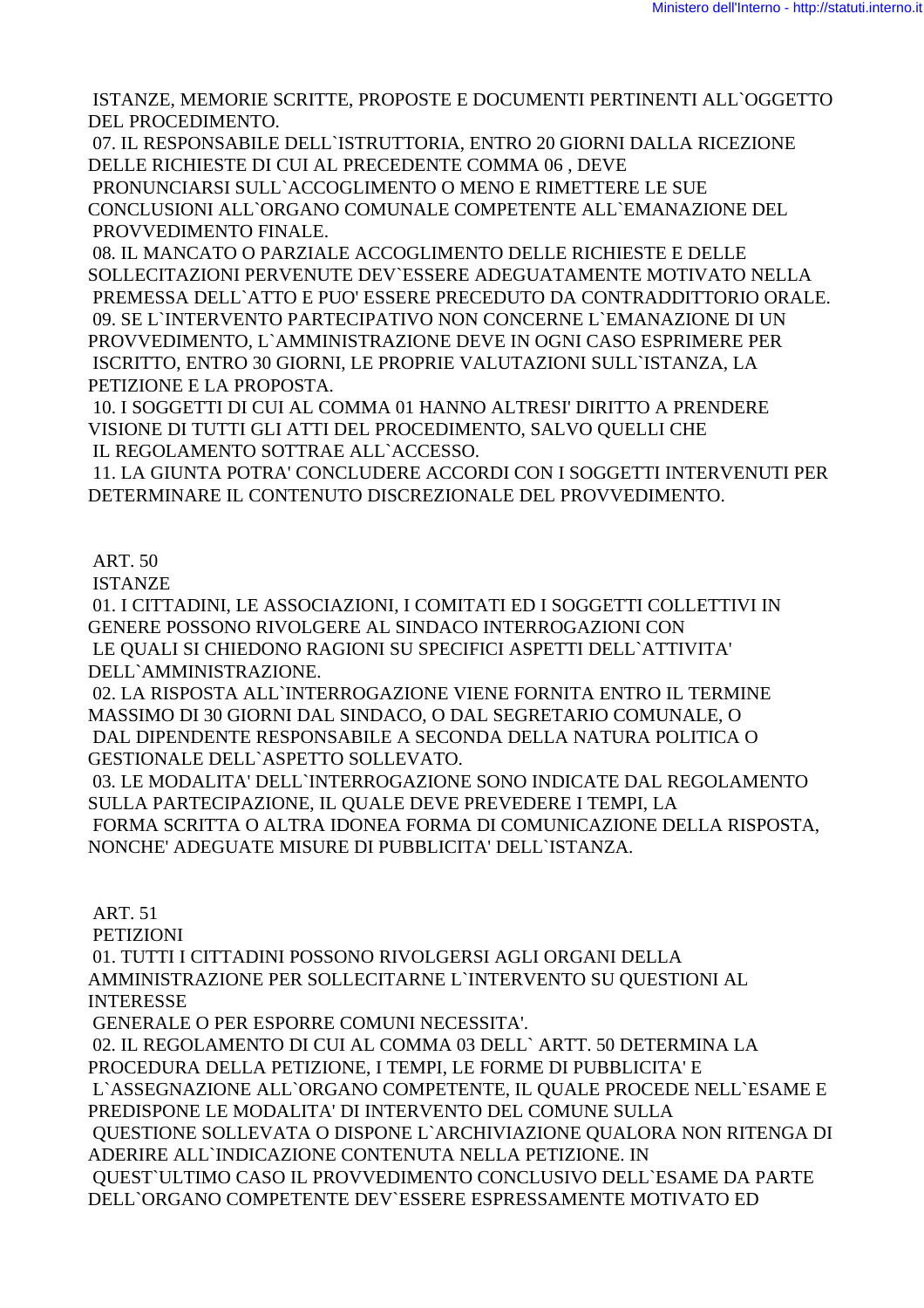ADEGUATAMENTE PUBBLICIZZATO.

 03. LA PETIZIONE E' ESAMINATA DALL`ORGANO COMPETENTE ENTRO GIORNI 30 DALLA PRESENTAZIONE.

 04. SE IL TERMINE PREVISTO AL COMMA TERZO NON E' RISPETTATO, CIASCUN CONSIGLIERE PUO' SOLLEVARE LA QUESTIONE IN CONSIGLIO,

 CHIEDENDO RAGIONE AL SINDACO DEL RITARDO O PROVOCANDO UNA DISCUSSIONE SUL CONTENUTO DELLA PETIZIONE. IL SINDACO E' COMUNQUE **TENUTO** 

 A PORRE LA PETIZIONE ALL`ORDINE DEL GIORNO DELLA PRIMA SEDUTA DEL CONSIGLIO.

 05. LA PROCEDURA SI CHIUDE IN OGNI CASO CON UN PROVVEDIMENTO ESPRESSO, DI CUI E' GARANTITA AL SOGGETTO PROPONENTE LA COMUNICAZIONE.

ART. 52

PROPOSTE

 01. L`INIZIATIVA POPOLARE PER LA FORMAZIONE DEI REGOLAMENTI COMUNALI E DEI PROVVEDIMENTI AMMINISTRATIVI DI INTERESSE GENERALE SI ESERCITA MEDIANTE LA PRESENTAZIONE AL CONSIGLIO COMUNALE DI PROPOSTE

REDATTE, RISPETTIVAMENTE, IN ARTICOLI ED ACCOMPAGNATE DA UNO SCHEMA DI DELIBERAZIONE.

 02. LA PROPOSTA DEVE ESSERE SOTTOSCRITTA CON FIRMA/E AUTENTICATA/E AI SENSI DI LEGGE.

 03. SONO ESCLUSE DALL`ESERCIZIO DEL DIRITTO DI INIZIATIVA LE SEGUENTI MATERIE:

A) REVISIONE DELLO STATUTO;

B) TRIBUTI E BILANCIO;

C) ESPROPRIAZIONI PER PUBBLICA UTILITA';

D) DESIGNAZIONI E NOMINE;

E) MODIFICA ALLO STRUMENTO URBANISTICO.

 04. LA PROPOSTA, CORREDATA DAI PARERI ED ATTESTAZIONI OBBLIGATORIE, VERRA' PRESA IN ESAME DAL CONSIGLIO ENTRO 60 GIORNI DALLA PRESENTAZIONE.

 CAPO 02 ASSOCIAZIONISMO E PARTECIPAZIONE ART. 53 PRINCIPI GENERALI 01. IL COMUNE VALORIZZA LE AUTONOME FORME ASSOCIATIVE E DI COOPERAZIONE DEI CITTADINI ATTRAVERSO LE FORME DI INCENTIVAZIONE PREVISTE DAL SUCCESSIVO ARTT. 56 , L`ACCESSO AI DATI DI CUI E' IN POSSESSO L`AMMINISTRAZIONE E TRAMITE L`ADOZIONE DI IDONEE FORME DI CONSULTAZIONE NEL PROCEDIMENTO DI FORMAZIONE DEGLI ATTI GENERALI. 02. I RELATIVI CRITERI GENERALI VENGONO PERIODICAMENTE STABILITI DAL CONSIGLIO COMUNALE.

 ART. 54 ASSOCIAZIONI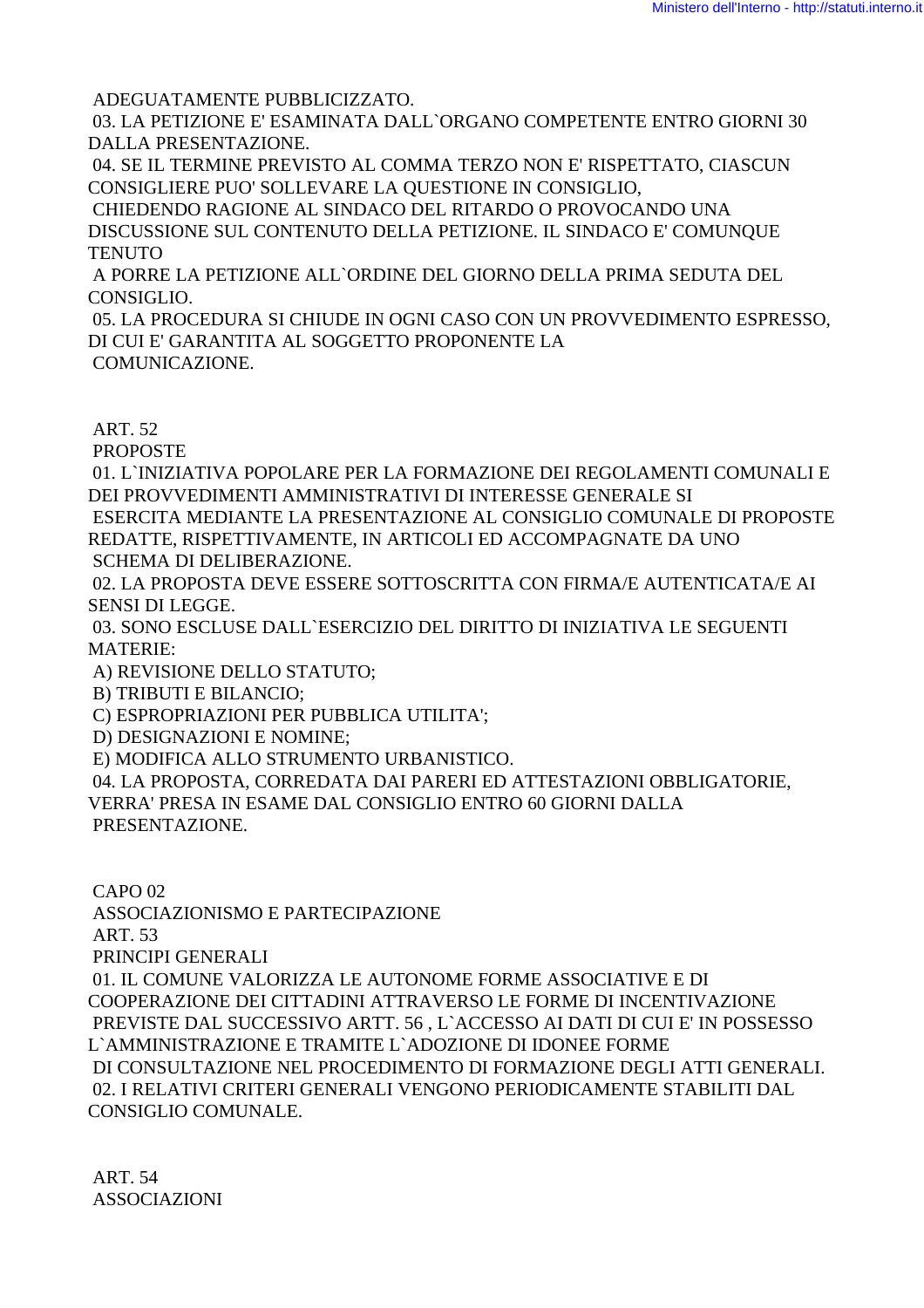01. LA GIUNTA COMUNALE REGISTRA, PREVIA ISTANZA DEGLI INTERESSATI E PER I FINI DI CUI AL PRECEDENTE ARTICOLO, LE ASSOCIAZIONI CHE OPERANO SUL TERRITORIO. 02. LE SCELTE AMMINISTRATIVE CHE INCIDONO O POSSONO PRODURRE EFFETTI SULL`ATTIVITA' DELLE ASSOCIAZIONI DEVONO ESSERE PRECEDUTE DALL`ACQUISIZIONE DI PARERI ESPRESSI DAGLI ORGANISMI COLLEGIALI DELLE STESSE ENTRO 30 GIORNI DALLA RICHIESTA DEI SOGGETTI INTERESSATI.

 ART. 55 ORGANISMI DI PARTECIPAZIONE 01. IL COMUNE PROMUOVE E TUTELA LE VARIE FORME DI PARTECIPAZIONE DEI CITTADINI. TUTTE LE AGGREGAZIONI HANNO I POTERI DI INIZIATIVA PREVISTI NEGLI ARTICOLI PRECEDENTI. 02. L`AMMINISTRAZIONE COMUNALE PER LA GESTIONE DI PARTICOLARI SERVIZI PUO' PROMUOVERE LA COSTITUZIONE DI APPOSITI ORGANISMI, DETERMINANDO. FINALITA' DA PERSEGUIRE, REQUISITI PER L`ADESIONE, COMPOSIZIONE DEGLI ORGANI DI DIREZIONE, MODALITA' DI ACQUISIZIONE DEI FONDI E LORO GESTIONE. 03. GLI ORGANISMI PREVISTI NEL COMMA PRECEDENTE E QUELLI ESPONENZIALI DI INTERESSI CIRCOSCRITTI AL TERRITORIO COMUNALE SONO SENTITI NELLE MATERIE OGGETTO DI ATTIVITA' O PER INTERVENTI MIRATI A PORZIONI DI TERRITORIO. IL RELATIVO PARERE DEV`ESSERE FORNITO ENTRO 30 GIORNI DALLA RICHIESTA.

 ART. 56 INCENTIVAZIONE 01. ALLE ASSOCIAZIONI ED AGLI ORGANISMI DI PARTECIPAZIONE, POSSONO ESSERE EROGATE FORME DI INCENTIVAZIONE CON APPORTI SIA DI NATURA FINANZIARIA-PATRIMONIALE, CHE TECNICO-PROFESSIONALE E ORGANIZZATIVO.

 ART. 57 PARTECIPAZIONE ALLE COMMISSIONI 01. LE COMMISSIONI CONSILIARI, SU RICHIESTA DELLE ASSOCIAZIONI E DEGLI ORGANISMI INTERESSATI, INVITANO AI PROPRI LAVORI I RAPPRESENTANTI DI QUESTI ULTIMI, CON CARATTERE CONSULTIVO.

 CAPO 03 REFERENDUM - DIRITTI DI ACCESSO ART. 58 REFERENDUM 01. SONO PREVISTI REFERENDUM CONSULTIVI IN TUTTE LE MATERIE DI ESCLUSIVA COMPETENZA COMUNALE, AL FINE DI SOLLECITARE MANIFESTAZIONI DI VOLONTA' CHE DEVONO TROVARE SINTESI NELL`AZIONE AMMINISTRATIVA. 02. NON POSSONO ESSERE INDETTI REFERENDUM: IN MATERIA DI TRIBUTI LOCALI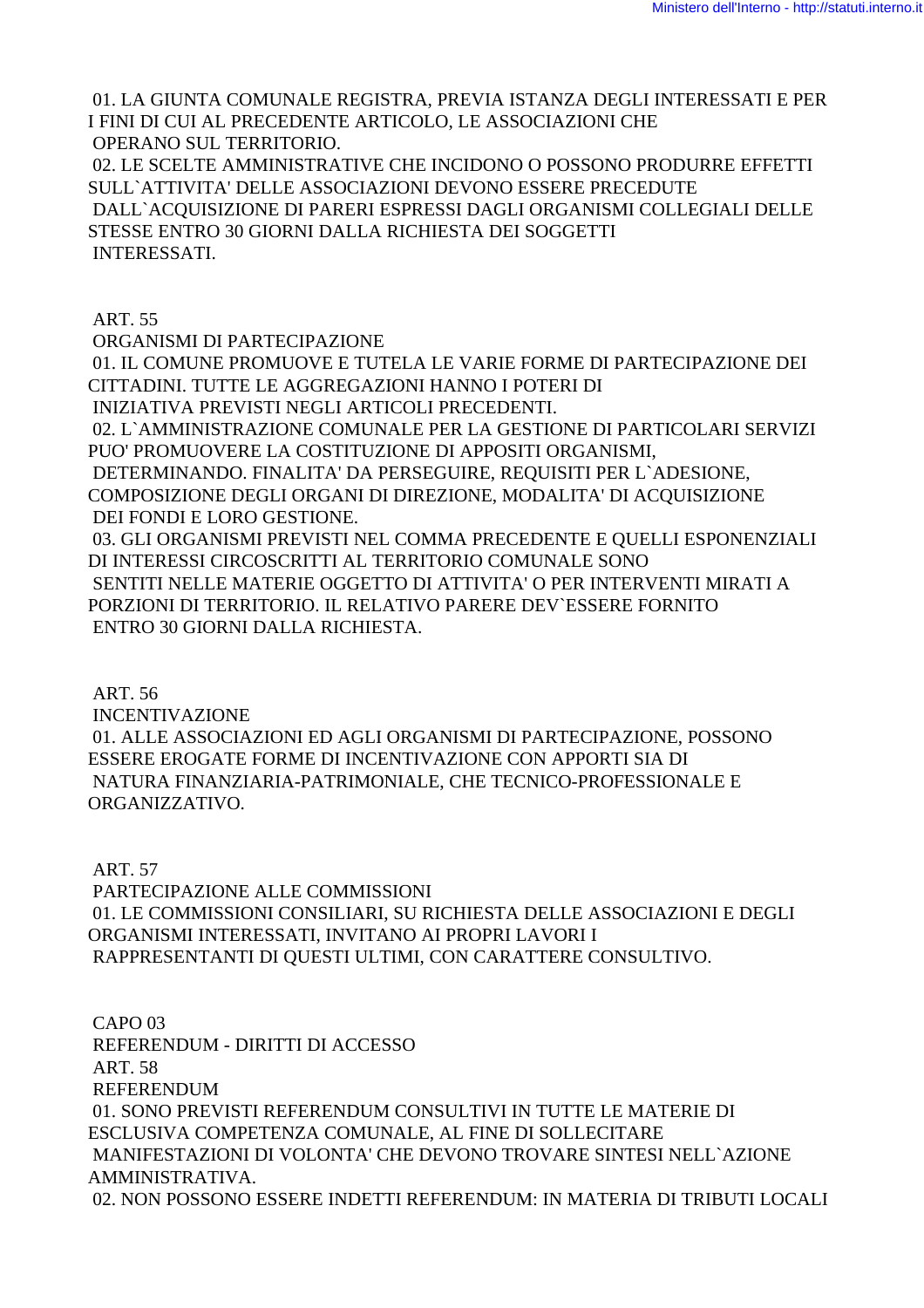E DI TARIFFE, SU ATTIVITA' AMMINISTRATIVE VINCOLATE DA LEGGI STATALI O REGIONALI, SU MATERIE CHE SONO GIA' STATE OGGETTO DI CONSULTAZIONE REFERENDARIA NELL`ULTIMO QUINQUENNIO. 03. SOGGETTI PROMOTORI DEL REFERENDUM POSSONO ESSERE: A) IL 25% DEL CORPO ELETTORALE; B) IL CONSIGLIO COMUNALE. 04. IL CONSIGLIO COMUNALE FISSA NEL REGOLAMENTO: I REQUISITI DI AMMISSIBILITA', I TEMPI, LE CONDIZIONI DI ACCOGLIMENTO E LE

MODALITA' ORGANIZZATIVE DELLA CONSULTAZIONE.

ART. 59

EFFETTI DEL REFERENDUM

 01. ENTRO 60 GIORNI DALLA PROCLAMAZIONE DEL RISULTATO DA PARTE DEL SINDACO, IL CONSIGLIO DELIBERA I RELATIVI E CONSEGUENTI ATTI DI INDIRIZZO.

 02. IL MANCATO RECEPIMENTO DELLE INDICAZIONI REFERENDARIE DEVE ESSERE DELIBERATO, CON ADEGUATE MOTIVAZIONI, DALLA MAGGIORANZA DEI CONSIGLIERI ASSEGNATI AL COMUNE.

ART. 60

DIRITTO DI ACCESSO

 01. AI CITTADINI SINGOLI OD ASSOCIATI E' GARANTITA LA LIBERTA' DI ACCESSO AGLI ATTI DELL`AMMINISTRAZIONE E DEI SOGGETTI CHE GESTISCONO SERVIZI PUBBLICI COMUNALI, SECONDO LE MODALITA' DEFINITE

DAL REGOLAMENTO.

 02. SONO SOTTRATTI AL DIRITTO DI ACCESSO GLI ATTI CHE DISPOSIZIONI LEGISLATIVE DICHIARANO RISERVATI O SOTTOPOSTI A LIMITI DI DIVULGAZIONE E QUELLI ESPLICITAMENTE INDIVIDUATI DAL REGOLAMENTO. 03. IL REGOLAMENTO, OLTRE AD ELENCARE LE CATEGORIE DEGLI ATTI RISERVATI, DISCIPLINA ANCHE I CASI IN CUI E' APPLICABILE L`ISTITUTO DELL`ACCESSO DIFFERITO E DETTA NORME DI ORGANIZZAZIONE PER IL RILASCIO DI COPIE.

ART. 61

DIRITTO DI INFORMAZIONE

 01. TUTTI GLI ATTI DELL`AMMINISTRAZIONE SONO PUBBLICI, CON LE LIMITAZIONI PREVISTE AL PRECEDENTE ARTICOLO.

 02. L`ENTE DEVE, DI NORMA, AVVALERSI OLTRE CHE DEI SISTEMI TRADIZIONALI DELLA NOTIFICAZIONE E DELLA PUBBLICAZIONE ALL`ALBO

 PRETORIO, ANCHE DEI MEZZI DI COMUNICAZIONE RITENUTI PIU' IDONEI AD ASSICURARE IL MASSIMO DI CONOSCENZA DESLI ATTI.

 03. L`INFORMAZIONE DEV`ESSERE ESATTA, TEMPESTIVA, INEQUIVOCABILE, COMPLETA E, PER GLI ATTI AVENTI UNA PLURALITA' INDISTINTA DI

DESTINATARI, DEVE AVERE CARATTERE DI GENERALITA'.

 04. LA GIUNTA COMUNALE ADOTTA I PROVVEDIMENTI ORGANIZZATIVI INTERNI RITENUTI IDONEI A DARE CONCRETA ATTUAZIONE AL DIRITTO DI INFORMAZIONE.

05. IL REGOLAMENTO SUL DIRITTO DI ACCESSO DETTA NORME ATTE A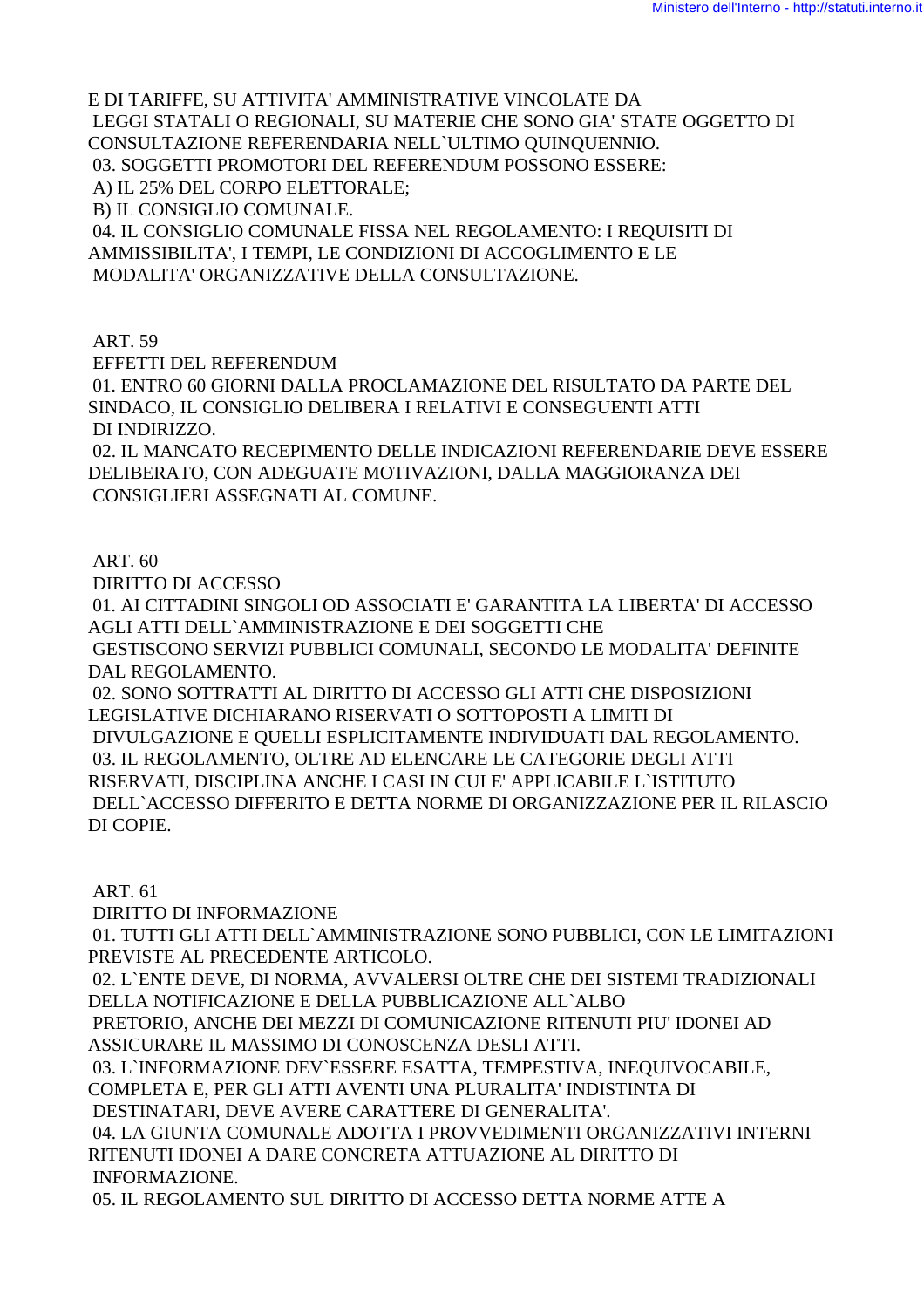GARANTIRE L`INFORMAZIONE AI CITTADINI, NEL RISPETTO DEI PRINCIPI SOPRA ENUNCIATI E DISCIPLINA LA PUBBLICAZIONE PER GLI ATTI PREVISTI DALL` ARTT. 26 DELLA LEGGE 07 AGOSTO 1990 , N. 241 .

 TITOLO 03 FUNZIONE NORMATIVA ART. 62 **STATUTO**  01. LO STATUTO CONTIENE LE NORME FONDAMENTALI DELL`ORDINAMENTO COMUNALE. AD ESSO DEVONO CONFORMARSI TUTTI GLI ATTI NORMATIVI DEL COMUNE. 02. E' AMMESSA L`INIZIATIVA DA PARTE DI ALMENO IL 50% DEI CITTADINI ELETTORI PER PROPORRE MODIFICAZIONI ALLO STATUTO ANCHE MEDIANTE UN PROGETTO REDATTO IN ARTICOLI. SI APPLICA IN TALE IPOTESI LA DISCIPLINA PREVISTA PER L`AMMISSIONE DELLE PROPOSTE DI INIZIATIVA POPOLARE. 03. LE MODIFICHE E L`ABROGAZIONE DELLO STATUTO SONO DELIBERATE DAL CONSIGLIO COMUNALE CON LE STESSE MODALITA' CHE LA LEGGE DISPONE

PER L`APPROVAZIONE.

#### ART. 63

REGOLAMENTI

01. IL COMUNE EMANA REGOLAMENTI:

A) NELLE MATERIE AD ESSI DEMANDATE DALLA LEGGE O DALLO STATUTO;

B) IN TUTTE LE ALTRE MATERIE DI COMPETENZA COMUNALE.

 02. NELLE MATERIE DI COMPETENZA RISERVATA DALLA LEGGE GENERALE SUGLI ENTI LOCALI, LA POTESTA' REGOLAMENTARE VIENE ESERCITATA NEL RISPETTO DELLE SUDDETTE NORME GENERALI E DELLE DISPOSIZIONI **STATUTARIE.** 

 03. NELLE ALTRE MATERIE I REGOLAMENTI COMUNALI SONO ADOTTATI NEL RISPETTO DELLE LEGGI STATALI E REGIONALI, TENENDO CONTO DELLE ALTRE DISPOSIZIONI REGOLAMENTARI EMANATE DAI SOGGETTI AVENTI UNA

CONCORRENTE COMPETENZA NELLE MATERIE STESSE.

 04. L`INIZIATIVA DEI REGOLAMENTI SPETTA ALLA GIUNTA, A CIASCUN CONSIGLIERE ED AI CITTADINI, AI SENSI DI QUANTO DISPOSTO DALL` ARTT. 52 DEL PRESENTE STATUTO.

 05. I REGOLAMENTI POSSONO ESSERE SOTTOPOSTI A REFERENDUM CON EFFETTI ANCHE ABROGATORI NEI LIMITI E SECONDO LE MODALITA' PRESCRITTE NEL PRECEDENTE ARTT. 58 .

 06. NELLA FORMAZIONE DEI REGOLAMENTI POSSONO ESSERE CONSULTATI I SOGGETTI INTERESSATI.

 07. I REGOLAMENTI SONO SOGGETTI A DUPLICE PUBBLICAZIONE ALL`ALBO PRETORIO: DOPO L`ADOZIONE DELLA DELIBERA IN CONFORMITA' DELLE DISPOSIZIONI SULLA PUBBLICAZIONE DELLA STESSA DELIBERAZIONE, NONCHE' PER LA DURATA DI 15 GIORNI DOPO CHE LA DELIBERAZIONE DI ADOZIONE E' DIVENUTA ESECUTIVA. ESSI DEBBONO ESSERE ACCESSIBILI A CHIUNQUE INTENDA CONSULTARLI.